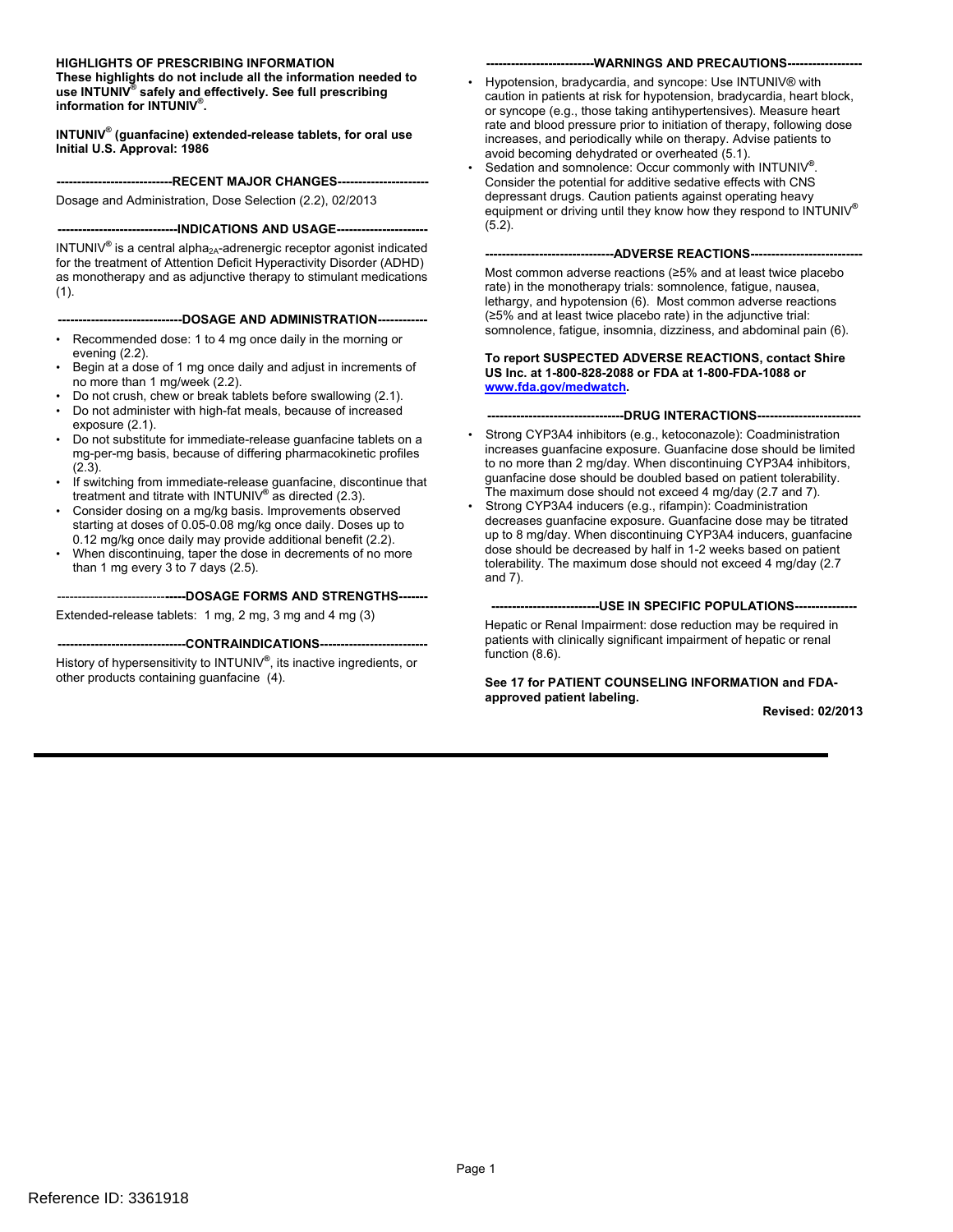# **FULL PRESCRIBING INFORMATION: CONTENTS\***

# **1 INDICATIONS AND USAGE**

- **2 DOSAGE AND ADMINISTRATION** 
	- 2.1 General Instructions for Use
	- 2.2 Dose Selection
	- 2.3 Switching from Immediate-Release Guanfacine to INTUNIV
	- 2.4 Maintenance Treatment
	- 2.5 Discontinuation
	- 2.6 Missed Doses
	- 2.7 Dose Adjustment with Concomitant Use of Strong CYP3A4 Inhibitors or Inducers
- **3 DOSAGE FORMS AND STRENGTHS**

# **4 CONTRAINDICATIONS**

# **5 WARNINGS AND PRECAUTIONS**

5.1 Hypotension, Bradycardia, and Syncope

5.2 Sedation and Somnolence

# **6 ADVERSE REACTIONS**

6.1 Clinical Trials Experience

6.2 Post-marketing Experience

# **7 DRUG INTERACTIONS**

# **8 USE IN SPECIFIC POPULATIONS**

- 8.1 Pregnancy
- 8.3 Nursing Mothers
- 8.4 Pediatric Use
- 8.5 Geriatric Use
- 8.6 Use in Patients with Renal or Hepatic Impairment

# **9 DRUG ABUSE AND DEPENDENCE**

9.1 Controlled Substance

# **10 OVERDOSAGE**

- **11 DESCRIPTION**
- **12 CLINICAL PHARMACOLOGY** 
	- 12.1 Mechanism of Action
	- 12.2 Pharmacodynamics
	- 12.3 Pharmacokinetics

# **13 NONCLINICAL TOXICOLOGY**

13.1 Carcinogenesis, Mutagenesis, Impairment of Fertility

# **14 CLINICAL STUDIES**

14.1 Safety and Efficacy Studies

- **16 HOW SUPPLIED/STORAGE AND HANDLING**
- **17 PATIENT COUNSELING INFORMATION**

\*Sections or subsections omitted from the full prescribing information are not listed.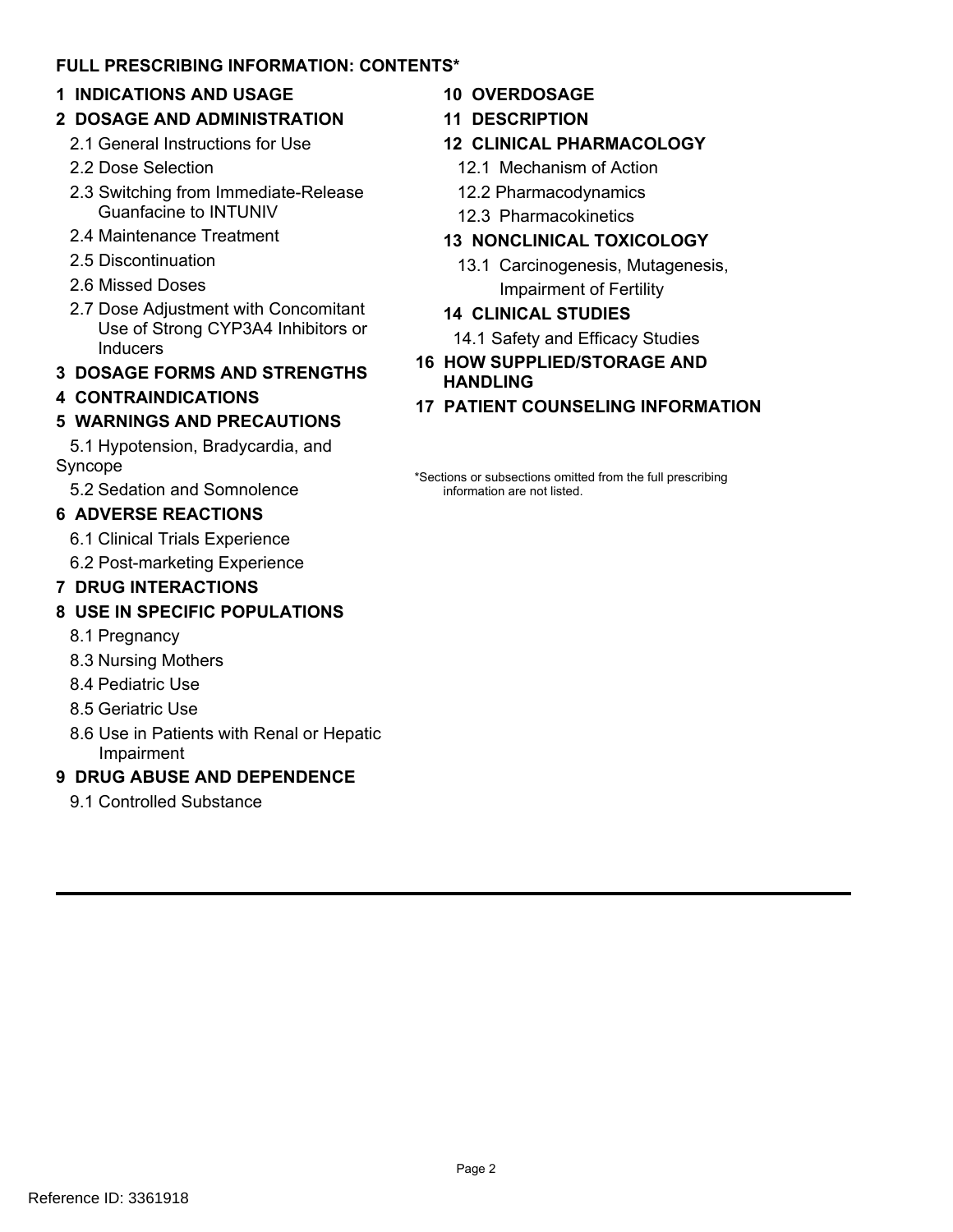# **FULL PRESCRIBING INFORMATION**

# **1 INDICATIONS AND USAGE**

 $INTUNIV<sup>®</sup>$  is indicated for the treatment of Attention Deficit Hyperactivity Disorder (ADHD) as monotherapy and as adjunctive therapy to stimulant medications. The efficacy of INTUNIV<sup>®</sup> was studied for the treatment of ADHD in three controlled monotherapy clinical trials (up to 8 weeks in duration) and one controlled adjunctive trial with psychostimulants (8 weeks in duration) in children and adolescents ages 6-17 who met DSM-IV® criteria for ADHD [*see Clinical Studies (14)*]. The effectiveness of INTUNIV® for longer-term use (more than 8 weeks) has not been systematically evaluated in controlled trials.

# **2 DOSAGE AND ADMINISTRATION**

# **2.1 General Instruction for Use**

Swallow tablets whole. Do not crush, chew, or break tablets because this will increase the rate of guanfacine release. Do not administer with high fat meals, due to increased exposure.

# **2.2 Dose Selection**

INTUNIV should be taken once daily, either in the morning or evening, at approximately same time each day. Begin at a dose of 1 mg/day, and adjust in increments of no more than 1 mg/week. Maintain the dose within the range of 1 mg to 4 mg once daily, depending on clinical response and tolerability, for both monotherapy and adjunctive therapy to a psychostimulant. Doses above 4 mg/day have not been systematically studied in controlled clinical studies *[see Clinical Studies (14.1)]*.

Clinically relevant improvements were observed beginning at doses in the range 0.05 0.08 mg/kg once daily in both mono- and adjunctive therapy. Efficacy increased with increasing weight-adjusted dose (mg/kg). If well tolerated, doses up to 0.12 mg/kg once daily may provide additional benefit.

In clinical trials, there were dose-related and exposure-related risks for several clinically significant adverse reactions (hypotension, bradycardia, sedative events). Thus, consideration should be given to dosing INTUNIV<sup>®</sup> on a mg/kg basis, in order to balance the exposure-related potential benefits and risks of treatment.

# **2.3 Switching from Immediate-Release Guanfacine to INTUNIV**

If switching from immediate-release guanfacine, discontinue that treatment, and titrate with INTUNIV<sup>®</sup> following above recommended schedule.

Do not substitute for immediate-release guanfacine tablets on a milligram-per-milligram basis, because of differing pharmacokinetic profiles. INTUNIV<sup>®</sup> has a delayed  $T_{max}$ , reduced  $C_{\text{max}}$  and lower bioavailability compared to those of the same dose of immediate-release guanfacine *[see Clinical Pharmacology (12.3)]*.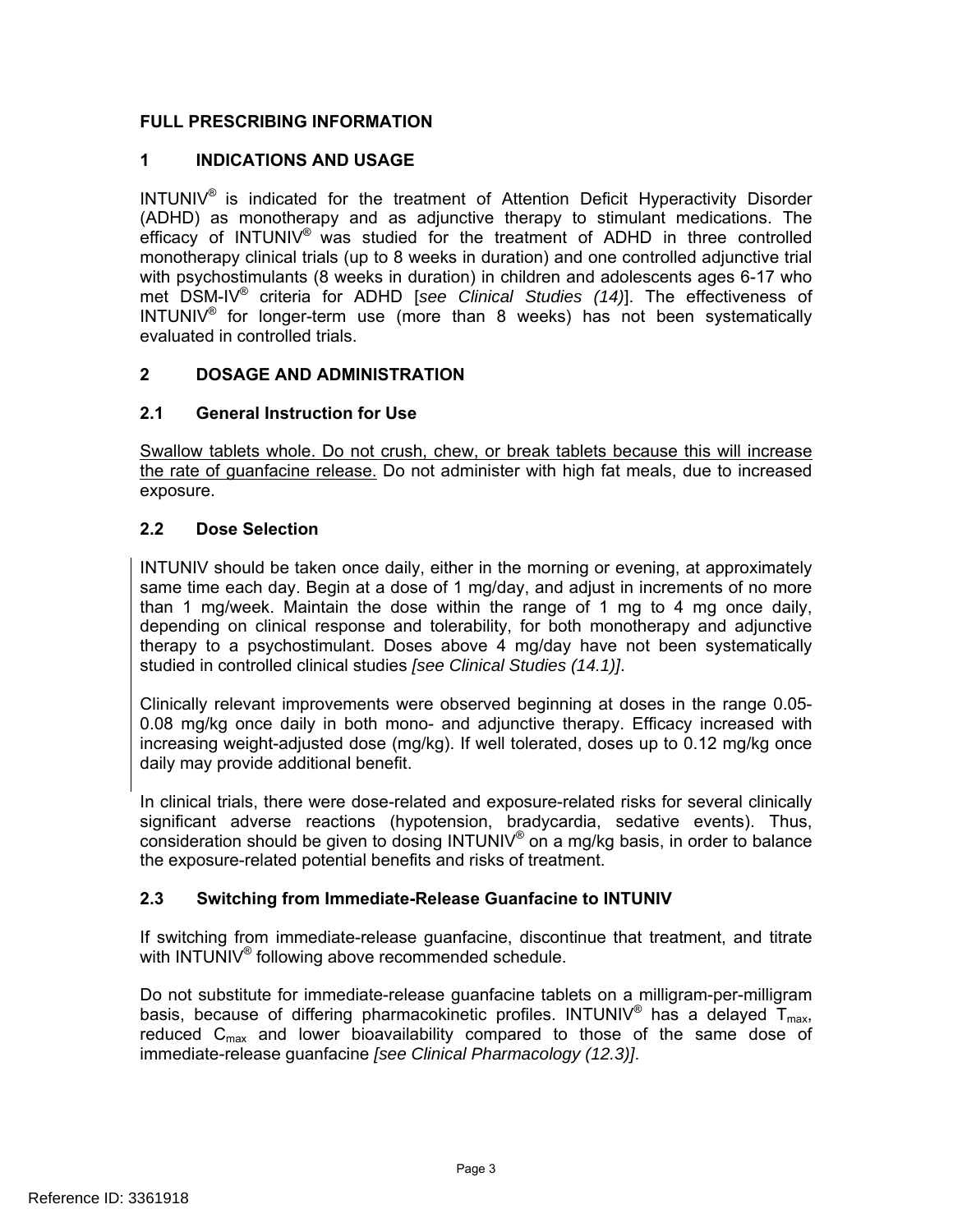# **2.4 Maintenance Treatment**

It is generally agreed that pharmacological treatment of ADHD may be needed for extended period. The effectiveness of INTUNIV<sup>®</sup> for longer-term use (more than 9 weeks) has not been systematically evaluated in controlled trials. Therefore the physician electing to use INTUNIV® for extended periods should periodically re-evaluate the long-term usefulness of the drug for the individual patient.

### **2.5 Discontinuation**

Infrequent, transient elevations in blood pressure above original baseline (i.e., rebound) have been reported to occur upon abrupt discontinuation of guanfacine. To minimize these effects, the dose should generally be tapered in decrements of no more than 1 mg every 3 to 7 days.

#### **2.6 Missed Doses**

When reinitiating patients to the previous maintenance dose after two or more missed consecutive doses, physicians should consider titration based on patient tolerability.

#### **2.7 Dose Adjustment with Concomitant Use of Strong CYP3A4 Inhibitors or Inducers**

Dosage adjustments for INTUNIV ® are recommended with concomitant use of strong CYP3A4 inhibitors (e.g., boceprevir, clarithromycin, conivaptan, grapefruit juice, indinavir, itraconazole, ketoconazole, lopinavir/ritonavir, mibefradil, nefazodone, nelfinavir, posaconazole, ritonavir, saquinavir, telaprevir, telithromycin, and voriconazole), or CYP3A4 inducers (e.g., avasimibe, carbamazepine, phenytoin, rifampin, and St.John's wort) (Table 1) *[see Drug Interactions (7)]*.

| Comedications                         | Scenarios                                                                                                                        |                                                                                                                                                |                                                                                                                                                         |  |  |
|---------------------------------------|----------------------------------------------------------------------------------------------------------------------------------|------------------------------------------------------------------------------------------------------------------------------------------------|---------------------------------------------------------------------------------------------------------------------------------------------------------|--|--|
|                                       | Initiate INTUNIV ®<br>when taking                                                                                                | Continue INTUNIV<br>® when adding a                                                                                                            | Stop a comedication<br>when continuing                                                                                                                  |  |  |
|                                       | comedications                                                                                                                    | comedication                                                                                                                                   | <b>INTUNIV®</b>                                                                                                                                         |  |  |
| Strong<br>CYP3A4<br><b>Inhibitors</b> | <b>INTUNIV</b> ® dose<br>should be limited to<br>2 mg/day                                                                        | <b>INTUNIV</b> ® dose<br>should be<br>decreased by half.                                                                                       | INTUNIV ® dose<br>should be doubled<br>based on patient<br>tolerability. The<br>maximum dose<br>should not exceed 4<br>mg/day                           |  |  |
| Strong<br>CYP3A4<br><b>Inducers</b>   | <b>INTUNIV</b> ® dose<br>may be titrated up to<br>8 mg/day. Consider<br>faster titration (e.g.<br>in increments of 2<br>mg/week) | Consider increase<br><b>INTUNIV</b> ® dose<br>gradually in 1-2<br>weeks to 2 fold of<br>the original dose<br>based on patient<br>tolerability. | INTUNIV ® dose<br>should be decreased<br>by half in 1-2 weeks<br>based on patient<br>tolerability. The<br>maximum dose<br>should not exceed 4<br>mg/day |  |  |

#### **Table 1: Dose Adjustments in Patients Taking Concomitant CYP3A4 Inhibitors or Inducers**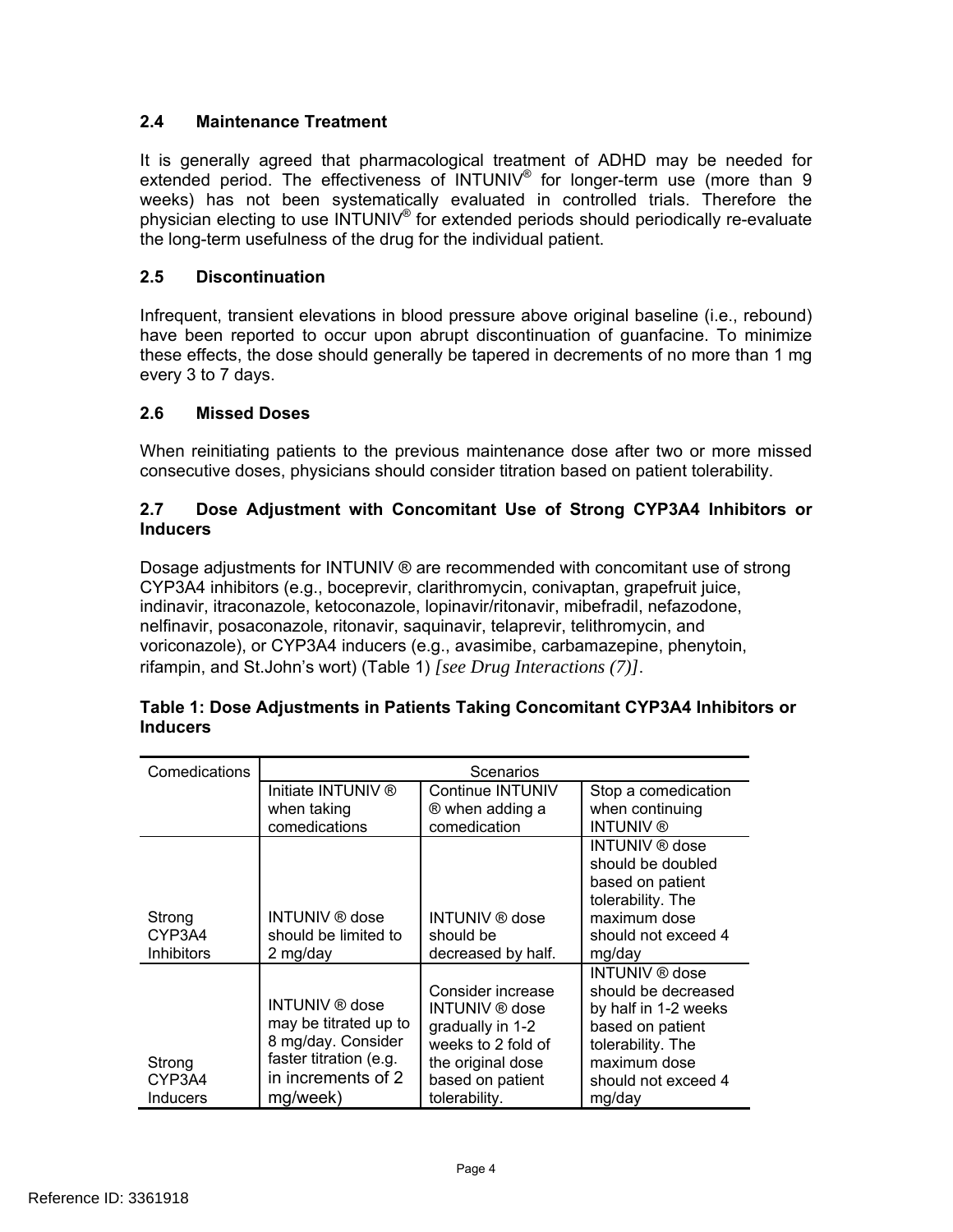# **3 DOSAGE FORMS AND STRENGTHS**

1 mg, 2 mg, 3 mg and 4 mg extended-release tablets

# **4 CONTRAINDICATIONS**

Patients with a history of hypersensitivity to INTUNIV®, its inactive ingredients *[see Description (11)]* or other products containing guanfacine should not take INTUNIV<sup>®</sup>.

## **5 WARNINGS AND PRECAUTIONS**

## **5.1 Hypotension, Bradycardia, and Syncope**

Treatment with INTUNIV® can cause dose-dependent decreases in blood pressure and heart rate. Decreases were less pronounced over time of treatment. Orthostatic hypotension and syncope have been reported *[see Adverse Reactions (6.1)]*.

Measure heart rate and blood pressure prior to initiation of therapy, following dose increases, and periodically while on therapy. Use  $INTUNIV<sup>®</sup>$  with caution in patients with a history of hypotension, heart block, bradycardia, cardiovascular disease, or who have a history of syncope or may have a condition that predisposes them to syncope, such as hypotension, orthostatic hypotension, bradycardia, or dehydration. Use INTUNIV® with caution in patients treated concomitantly with antihypertensives or other drugs that can reduce blood pressure or heart rate or increase the risk of syncope. Advise patients to avoid becoming dehydrated or overheated.

#### **5.2 Sedation and Somnolence**

Somnolence and sedation were commonly reported adverse reactions in clinical studies [*see Adverse Reactions (6.1)]*. Before using INTUNIV® with other centrally active depressants (such as phenothiazines, barbiturates, or benzodiazepines), consider the potential for additive sedative effects. Caution patients against operating heavy equipment or driving until they know how they respond to treatment with INTUNIV<sup>®</sup>. Advise patients to avoid use with alcohol.

# **6 ADVERSE REACTIONS**

The following serious adverse reactions are described elsewhere in the labelling:

- Hypotension, bradycardia, and syncope *[see Warnings and Precautions (5.1)]*
- Sedation and somnolence *[see Warnings and Precautions (5.2)]*

# **6.1 Clinical Trials Experience**

Because clinical trials are conducted under widely varying conditions, adverse reaction rates observed in the clinical trials of a drug cannot be directly compared to rates in the clinical trials of another drug and may not reflect the rates observed in clinical practice.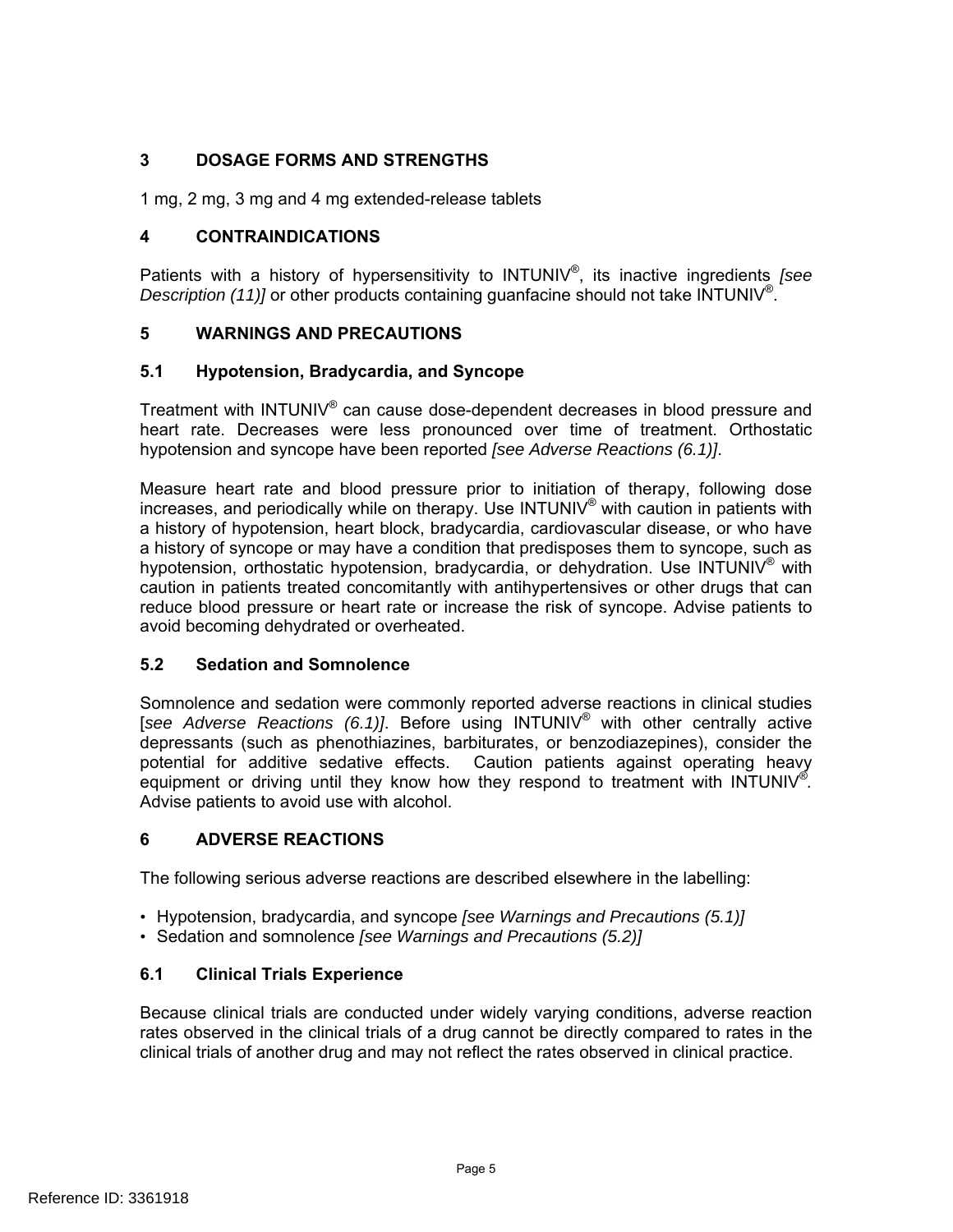A total of 2,028 subjects have been exposed to INTUNIV<sup>®</sup> while participating in clinical trials. This includes 1,533 patients from completed studies in children and adolescents, and 495 subjects in completed studies in adult healthy volunteers. The mean duration of exposure of 446 patients that previously participated in two 2-year, open-label long-term studies was approximately 10 months.

#### Monotherapy Trials

*Most Common Adverse Reactions -* The most commonly observed adverse reactions (incidence  $\geq$  5% and at least twice the rate for placebo) in the monotherapy trials (Studies 1 and 2) with INTUNIV® were: somnolence, fatigue, nausea, lethargy, and hypotension.

*Adverse Reactions Leading to Discontinuation -* Twelve percent (12%) of patients receiving INTUNIV® discontinued from the monotherapy clinical studies (Studies 1 and 2) due to adverse reactions, compared to 4% in the placebo group. The most common adverse reactions leading to discontinuation of INTUNIV®-treated patients from the studies were somnolence/sedation (6%) and fatigue (2%). Less common adverse reactions leading to discontinuation (occurring in approximately 1% of patients) included: hypotension, headache, and dizziness.

#### Adjunctive Trial

*Most Common Adverse Reactions -* The most commonly observed adverse reactions (incidence  $≥ 5%$  and at least twice the rate for placebo) in the adjunctive trial with INTUNIV® were: somnolence, fatigue, insomnia, dizziness, and abdominal pain.

*Adverse Reactions Leading to Discontinuation –* In the adjunctive clinical study, 3% of patients receiving INTUNIV® discontinued due to adverse reactions, compared to 1% in the placebo group. Each adverse reaction leading to discontinuation occurred in less than 1% of INTUNIV®-treated patients.

#### **Short Term Monotherapy Clinical Studies**

*Common Adverse Reactions* - Two short-term, placebo-controlled, double-blind pivotal studies (Studies 1 and 2) were conducted in children and adolescents with ADHD, using fixed doses of INTUNIV® (1 mg, 2 mg, 3 mg, and 4 mg/day). The most commonly reported adverse reactions (occurring in  $\geq$  2% of patients) that were considered drugrelated and reported in a greater percentage of patients taking  $INTUNIV<sup>®</sup>$  compared to patients taking placebo are shown in Table 1. Adverse reactions that were dose-related include: somnolence/sedation, abdominal pain, dizziness, hypotension, dry mouth and constipation.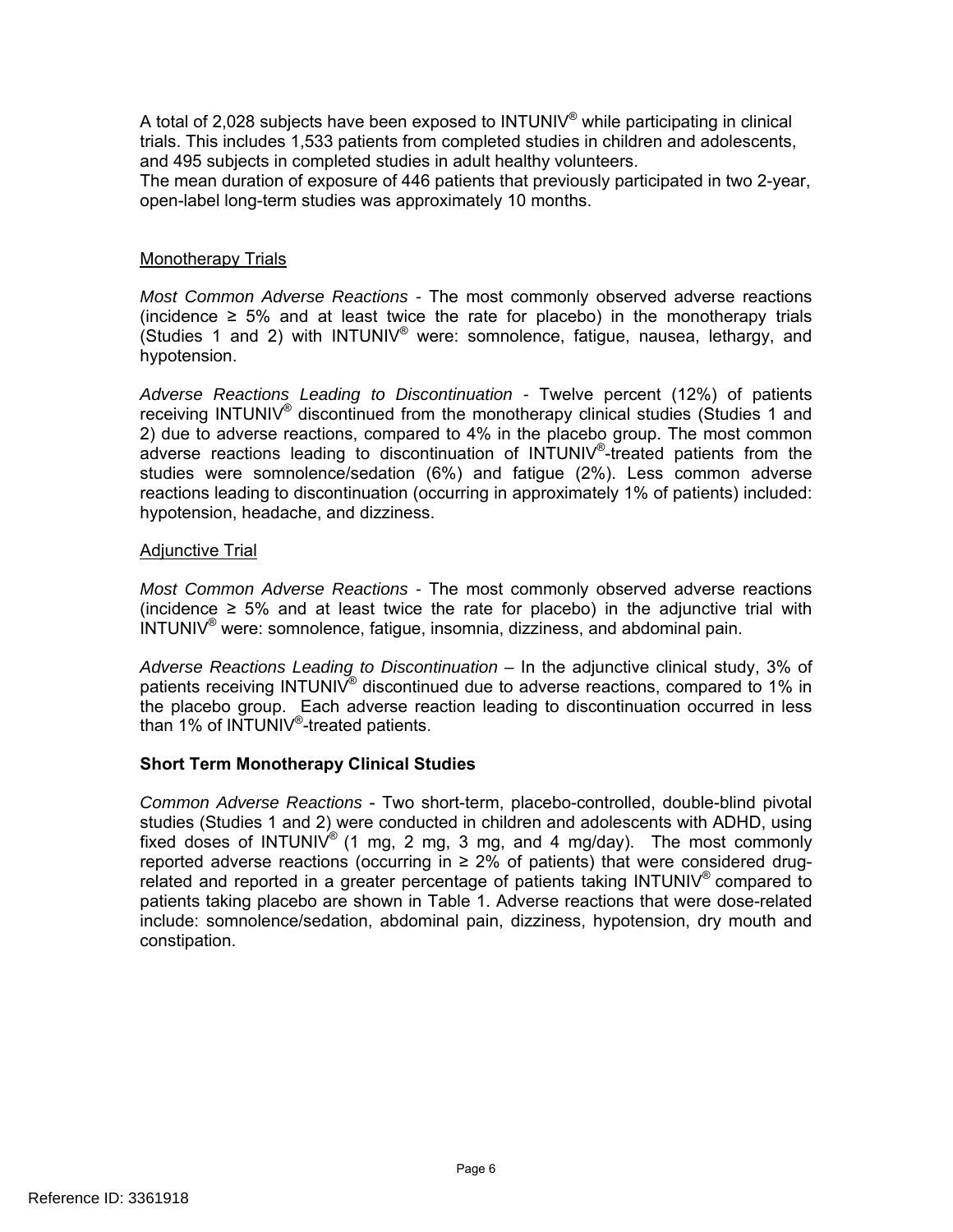| Table 1: Percentage of Patients Experiencing Common (≥ 2%)  |
|-------------------------------------------------------------|
| Adverse Reactions in Short-Term Monotherapy Studies 1 and 2 |

| <b>Adverse Reaction Term</b>                                                                                                                                                                                                                                                               | <b>All Doses of</b><br><b>INTUNIV®</b><br>(N=513) | <b>Placebo</b><br>$(N=149)$ |
|--------------------------------------------------------------------------------------------------------------------------------------------------------------------------------------------------------------------------------------------------------------------------------------------|---------------------------------------------------|-----------------------------|
| Somnolence <sup>a</sup>                                                                                                                                                                                                                                                                    | 38%                                               | 12%                         |
| Headache                                                                                                                                                                                                                                                                                   | 24%                                               | 19%                         |
| Fatigue                                                                                                                                                                                                                                                                                    | 14%                                               | 3%                          |
| Abdominal pain <sup>b</sup>                                                                                                                                                                                                                                                                | 11%                                               | 9%                          |
| Hypotension <sup>c</sup>                                                                                                                                                                                                                                                                   | 7%                                                | 3%                          |
| Nausea                                                                                                                                                                                                                                                                                     | 6%                                                | 2%                          |
| Lethargy                                                                                                                                                                                                                                                                                   | 6%                                                | 3%                          |
| <b>Dizziness</b>                                                                                                                                                                                                                                                                           | 6%                                                | 4%                          |
| Irritability                                                                                                                                                                                                                                                                               | 6%                                                | 4%                          |
| Decreased appetite                                                                                                                                                                                                                                                                         | 5%                                                | 3%                          |
| Dry mouth                                                                                                                                                                                                                                                                                  | 4%                                                | 1%                          |
| Constipation                                                                                                                                                                                                                                                                               | 3%                                                | $1\%$                       |
| a: The somnolence term includes somnolence, sedation, and hypersomnia.<br>b: The abdominal pain term includes abdominal pain, abdominal pain upper,<br>and abdominal pain lower<br>c: The hypotension term includes hypotension, orthostatic hypotension, and<br>decreased blood pressure. |                                                   |                             |

In an 8-week, placebo-controlled study in children 6-12 years of age with ADHD in which INTUNIV<sup>®</sup> was dosed once (1-4 mg/day) in the morning or evening (Study 4), the safety profile was consistent with the once daily morning dosing of INTUNIV<sup>®</sup>.

#### Short Term Adjunctive Clinical Study

*Common Adverse Reactions* - A 8-week, placebo-controlled, double-blind, doseoptimized pivotal study (Study 3) was conducted in children and adolescents aged 6-17 years with a diagnosis of ADHD who were identified as having a sub-optimal response to psychostimulants. Patients received INTUNIV® (1 mg, 2 mg, 3 mg, and 4 mg/day) or placebo, dosed in the morning or in the evening, in combination with their morning dose of psychostimulant. The most commonly reported adverse reactions (occurring in  $\geq 2\%$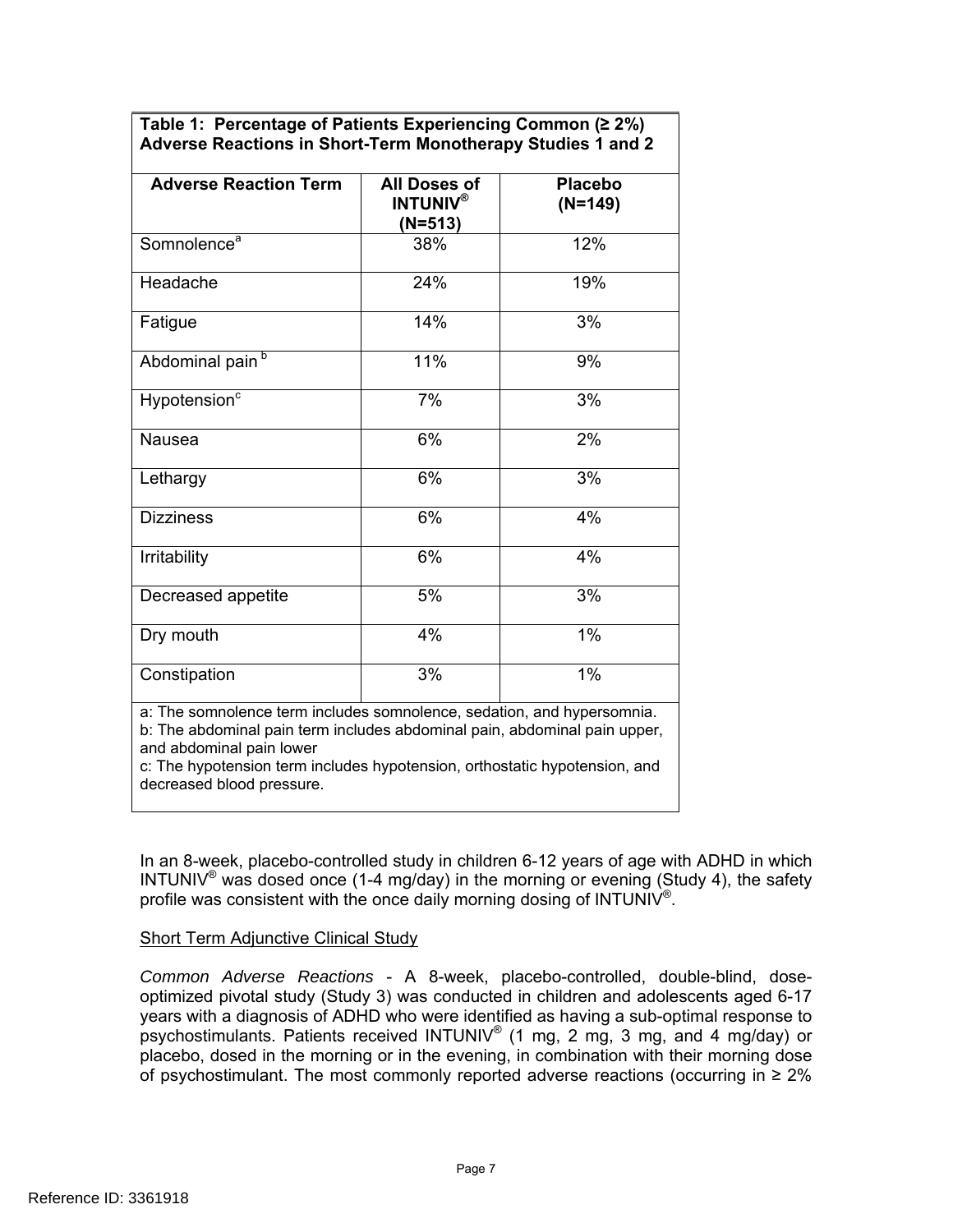patients taking INTUNIV® compared to patients taking placebo are shown in Table 2. of patients in the overall INTUNIV® group) that were reported in a greater percentage of

| Table 2: Percentage of Patients Experiencing Common (≥ 2%) Adverse Reactions in<br><b>Short-Term Adjunctive Study 3</b> |                                      |                           |  |  |  |  |
|-------------------------------------------------------------------------------------------------------------------------|--------------------------------------|---------------------------|--|--|--|--|
| <b>Adverse Reaction Term</b>                                                                                            | All Doses of INTUNIV®<br>$(N=302)^a$ | <b>Placebo</b><br>(N=153) |  |  |  |  |
| Headache                                                                                                                | 21%                                  | 13%                       |  |  |  |  |
| Somnolence <sup>b</sup>                                                                                                 | 18%                                  | 7%                        |  |  |  |  |
| Insomnia <sup>c</sup>                                                                                                   | 12%                                  | 6%                        |  |  |  |  |
| Fatigue                                                                                                                 | 10%                                  | 3%                        |  |  |  |  |
| Abdominal pain <sup>d</sup>                                                                                             | 10%                                  | 3%                        |  |  |  |  |
| <b>Dizziness</b>                                                                                                        | 8%                                   | 4%                        |  |  |  |  |
| Decreased appetite                                                                                                      | 7%                                   | 4%                        |  |  |  |  |
| Nausea                                                                                                                  | 5%                                   | 3%                        |  |  |  |  |
| Diarrhea                                                                                                                | 4%                                   | $1\%$                     |  |  |  |  |
| Hypotension <sup>e</sup>                                                                                                | 3%                                   | 0%                        |  |  |  |  |
| Affect lability                                                                                                         | 2%                                   | $1\%$                     |  |  |  |  |
| Bradycardia                                                                                                             | 2%                                   | 0%                        |  |  |  |  |
| Constipation                                                                                                            | 2%                                   | 0%                        |  |  |  |  |
| Dry mouth                                                                                                               | 2%                                   | 0%                        |  |  |  |  |
| $\mathbb{R}$                                                                                                            |                                      |                           |  |  |  |  |

 $\alpha$ : The morning and evening dose groups of INTUNIV<sup>®</sup> are combined.

b: The somnolence term includes somnolence, sedation, and hypersomnia.

c: The insomnia term includes insomnia, initial insomnia, and middle insomnia.

d: The abdominal pain term includes abdominal pain, abdominal pain upper, and abdominal pain lower

e: The hypotension term includes hypotension, orthostatic hypotension, and decreased blood pressure.

#### Effects on Blood Pressure and Heart Rate

observed in patients treated with INTUNIV® as compared to none in the placebo group. In the monotherapy pediatric, short-term, controlled trials (Studies 1 and 2), the maximum mean changes from baseline in systolic blood pressure, diastolic blood pressure, and pulse were −5 mmHg, −3 mmHg, and −6 bpm, respectively, for all dose groups combined (generally one week after reaching target doses of 1 mg/day, 2 mg/day, 3 mg/day or 4 mg/day). These changes were dose dependent. Decreases in blood pressure and heart rate were usually modest and asymptomatic; however, hypotension and bradycardia can occur. Hypotension was reported as an adverse reaction for  $7\%$  of the INTUNIV<sup>®</sup> group and  $3\%$  of the placebo group. This includes orthostatic hypotension, which was reported for 1% of the INTUNIV<sup>®</sup> group and none in the placebo group. In the adjunctive trial, hypotension (3%) and bradycardia (2%) were In long-term, open label studies, (mean exposure of approximately 10 months), maximum decreases in systolic and diastolic blood pressure occurred in the first month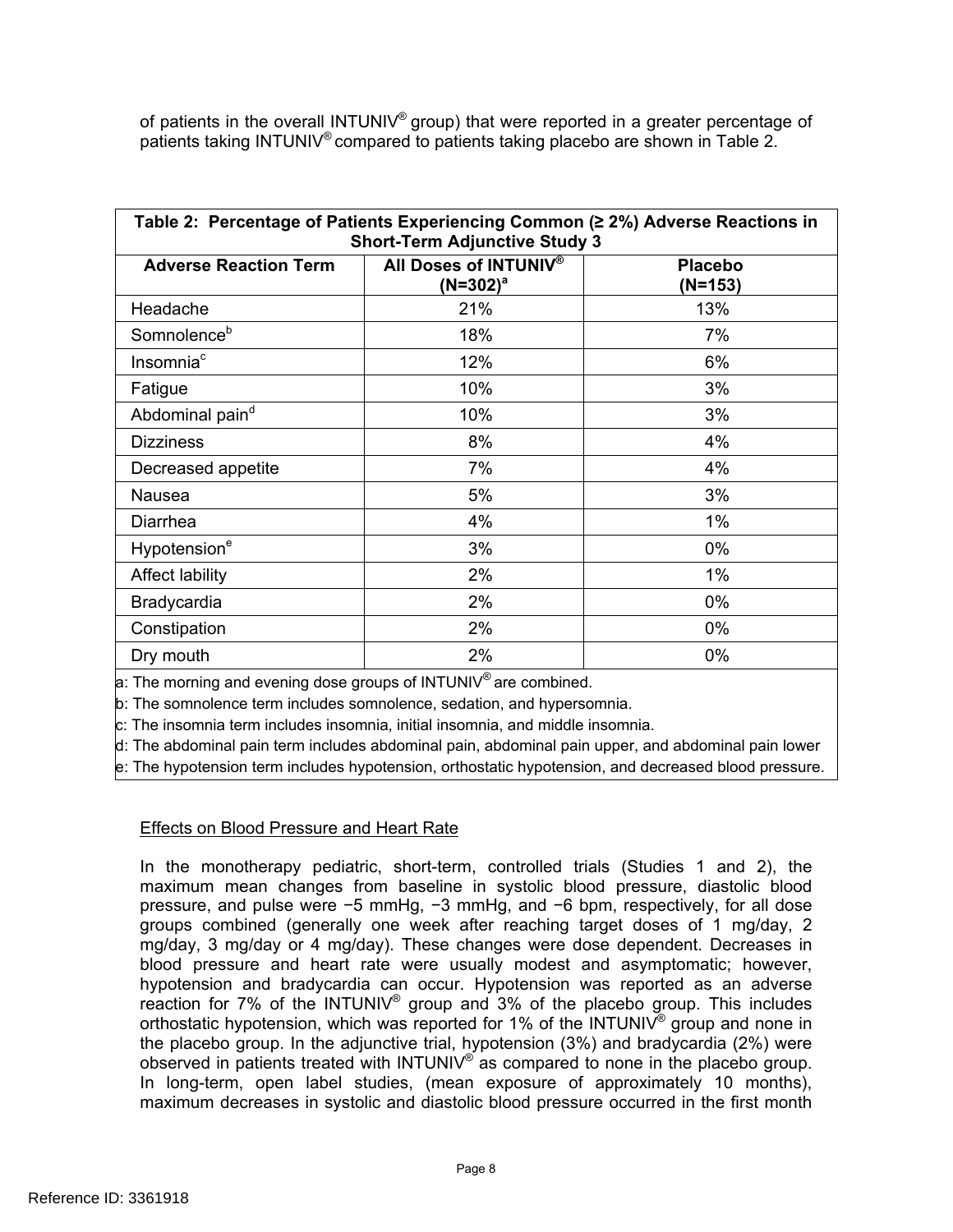of therapy. Decreases were less pronounced over time. Syncope occurred in 1% of pediatric subjects in the clinical program. The majority of these cases occurred in the long-term, open-label studies.

#### Other Adverse Reactions Observed in Clinical Studies

Table 3 includes additional adverse reactions observed in short-term, placebo-controlled and long-term, open-label clinical studies not included elsewhere in section 6.1, listed by organ system.

| <b>Body System</b>                | <b>Adverse Reaction</b>                               |
|-----------------------------------|-------------------------------------------------------|
| Cardiac                           | Atrioventricular block, sinus arrhythmia              |
| Gastrointestinal                  | Dyspepsia, stomach discomfort, vomiting               |
| General                           | Asthenia, chest pain                                  |
| Immune System<br><b>Disorders</b> | <b>Hypersensitivity</b>                               |
| Investigations                    | Increased alanine amino transferase, increased weight |
| Nervous system                    | Convulsion,                                           |
| Psychiatric                       | Agitation, anxiety, depression, nightmare             |
| Renal                             | Increased urinary frequency, enuresis                 |
| Respiratory                       | Asthma                                                |
| Vascular                          | Hypertension, pallor                                  |

# **Table 3: Other adverse reactions observed in clinical studies**

# **6.2 Post-marketing Experience**

The following adverse reactions have been identified during post-approval use of guanfacine. Because these reactions are reported voluntarily from a population of uncertain size, it is not always possible to reliably estimate their frequency or establish a causal relationship to drug exposure

An open-label post-marketing study involving 21,718 patients was conducted to assess the safety of guanfacine (as the hydrochloride) 1 mg/day given at bedtime for 28 days. Guanfacine was administered with or without other antihypertensive agents. Adverse events reported in the post-marketing study at an incidence greater than 1% included dry mouth, dizziness, somnolence, fatigue, headache and nausea. The most commonly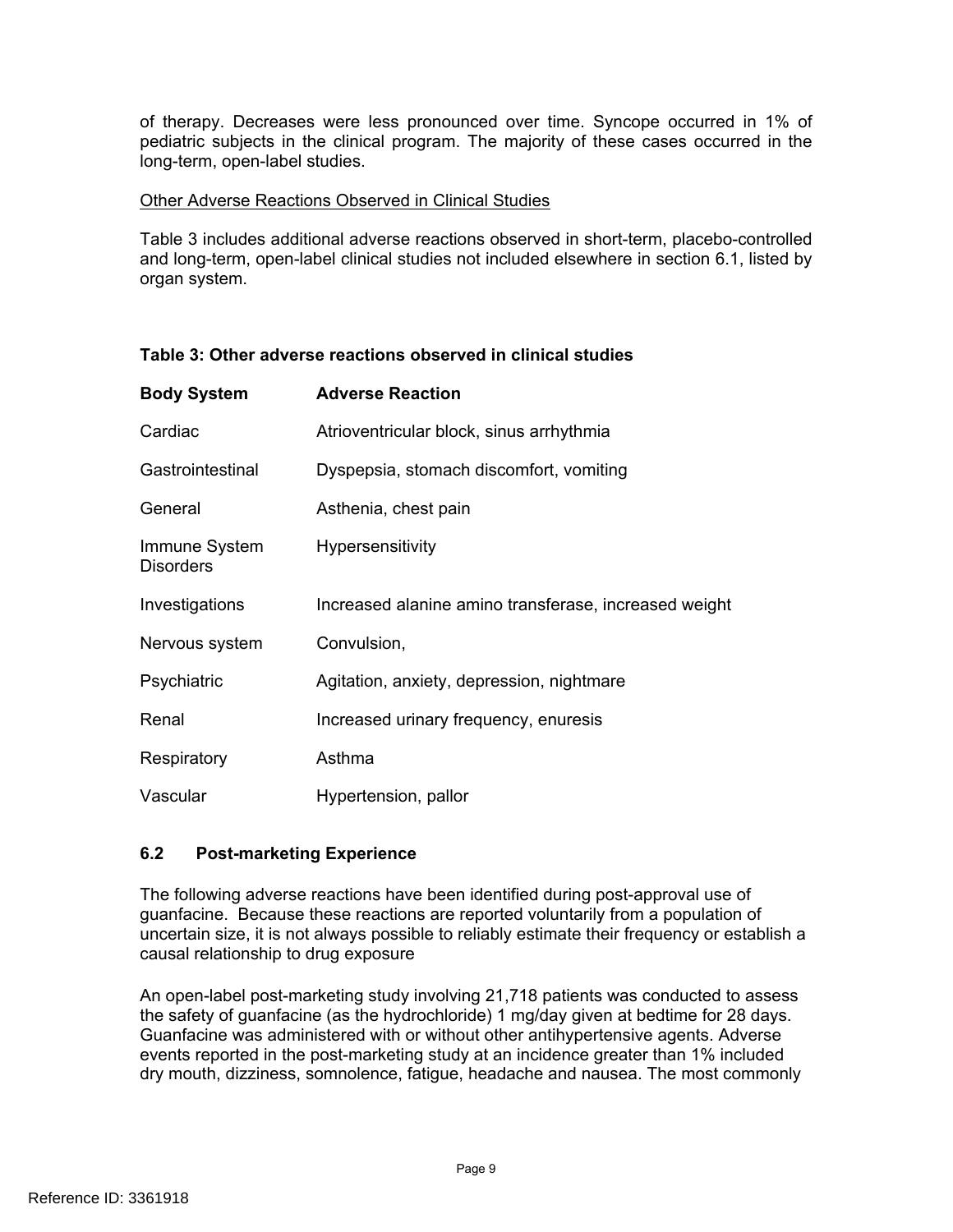reported adverse events in this study were the same as those observed in controlled clinical trials.

Less frequent, possibly guanfacine-related events observed in the post-marketing study and/or reported spontaneously, not included in section 6.1, include:

*General:* edema, malaise, tremor

*Cardiovascular:* palpitations, tachycardia

*Central Nervous System:* paresthesias, vertigo

*Eye Disorders:* blurred vision

*Musculo-Skeletal System:* arthralgia, leg cramps, leg pain, myalgia

*Psychiatric:* confusion, hallucinations

*Reproductive System, Male:* impotence

*Respiratory System:* dyspnea

*Skin and Appendages:* alopecia, dermatitis, exfoliative dermatitis, pruritus, rash

*Special Senses:* alterations in taste

#### **7 DRUG INTERACTIONS**

Guanfacine is primarily metabolized by CYP3A4 and its plasma concentrations can be affected significantly by CYP3A4 inhibitors or inducers (Figure 1). Dose adjustments are recommended *[see Dosage and Administration (2.7)]*. Guanfacine does not significantly affect exposures of methylphenidate and lisdexamfetamine when coadministered (Figure 2). Therefore, no dose adjustments in methylphenidate or lisdexamfetamine are necessary.

**Figure 1: Impact of Other Drugs on the Pharmacokinetics (PK) of Intuniv**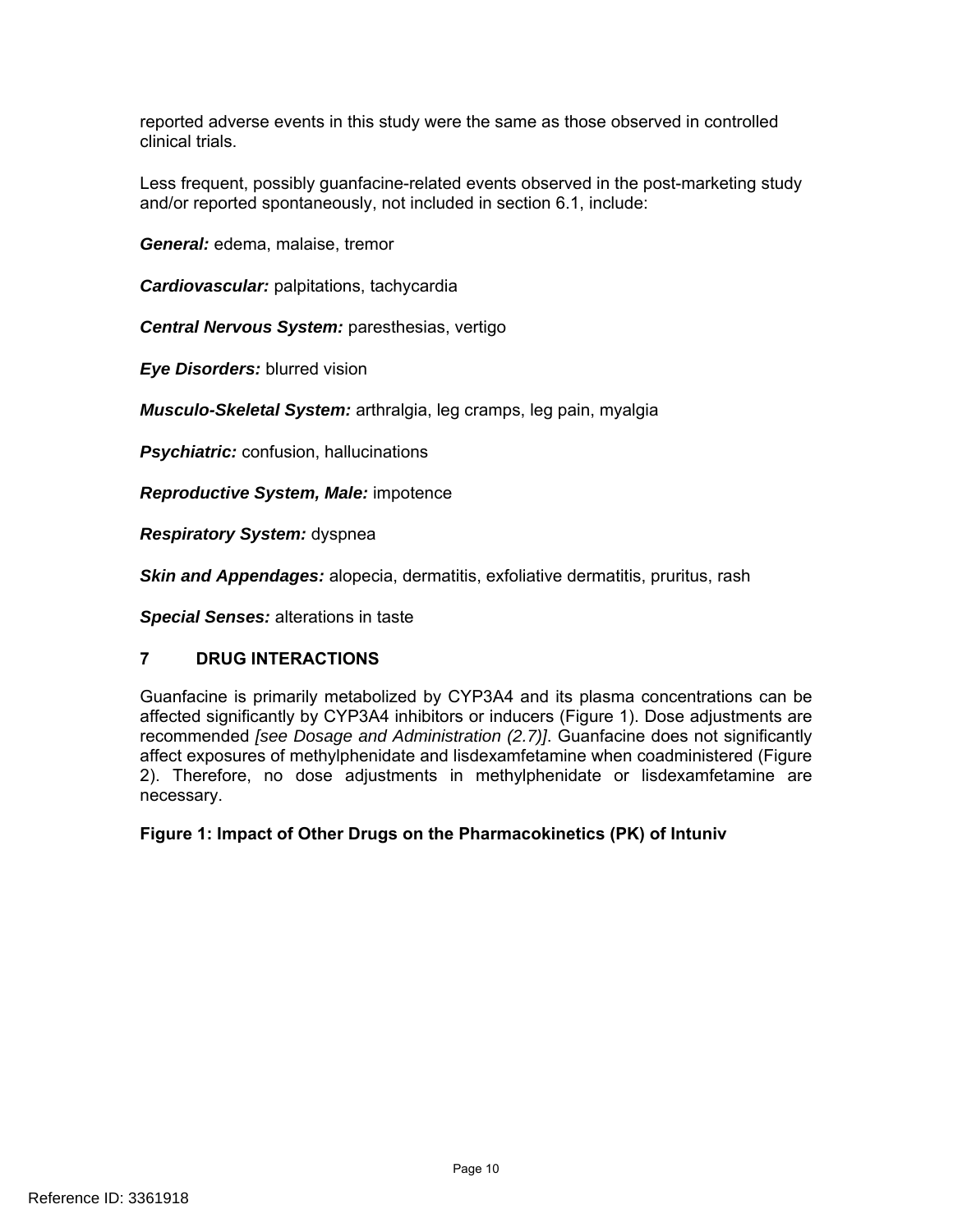

**Figure 2: Impact of Intuniv on the Pharmacokinetics (PK) of Other Drugs** 

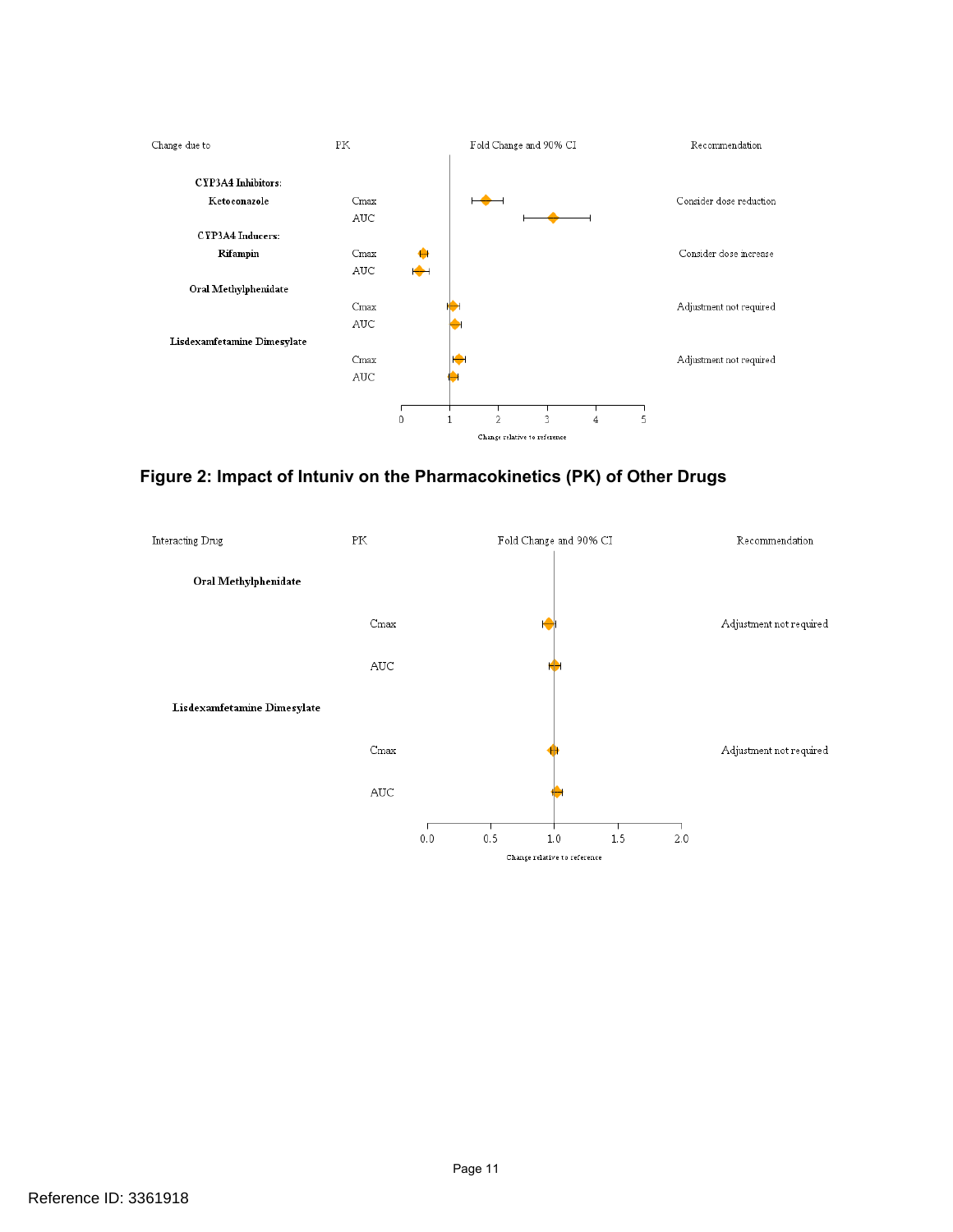# <span id="page-11-0"></span>**8 USE IN SPECIFIC POPULATIONS**

## **8.1 Pregnancy**

#### Pregnancy Category B

#### *Risk Summary*

There are no adequate and well-controlled studies of INTUNIV in pregnant women. No fetal harm was observed in rats and rabbits with administration of guanfacine at 6 and 4 times, respectively, the maximum recommended human dose. Because animal studies are not always predictive of human response, this drug should be used during pregnancy only if clearly needed.

#### *Animal data*

Reproduction studies conducted in rats have shown that guanfacine crosses the placenta. However, administration of guanfacine to rats and rabbits at 6 and 4 times, respectively, the maximum recommended human dose of 4 mg/day on a mg/m<sup>2</sup> basis resulted in no evidence of harm to the fetus. Higher doses (20 times the maximum recommended human dose in both rabbits and rats) were associated with reduced fetal survival and maternal toxicity.

#### **8.3 Nursing Mothers**

It is not known whether guanfacine is excreted in human milk; however, guanfacine is excreted in rat milk. Because many drugs are excreted in human milk, caution should be exercised when INTUNIV® is administered to a nursing woman. Observe human milk-fed infants for sedation and somnolence.

#### **8.4 Pediatric Use**

Safety and efficacy of INTUNIV® in pediatric patients less than 6 years of age have not been established

#### *Animal Data*

In studies in juvenile rats, guanfacine alone produced a slight delay in sexual maturation in males and females at 2-3 times the maximum recommended human dose (MRHD). Guanfacine in combination with methylphenidate produced a slight delay in sexual maturation and decreased growth as measured by a decrease in bone length in males at a dose of guanfacine comparable to the MRHD and a dose of methylphenidate approximately 4 times the MRHD.

In a study where juvenile rats were treated with guanfacine alone from 7 to 59 days of age, development was delayed as indicated by a slight delay in sexual maturation and decreased body weight gain in males at 2 mg/kg/day and in females at 3 mg/kg/day. The No Adverse Effect Level (NOAEL) for delayed sexual maturation was 1 mg/kg/day, which is equivalent to the MRHD of 4 mg/day, on a mg/m<sup>2</sup> basis. The effects on fertility were not evaluated in this study.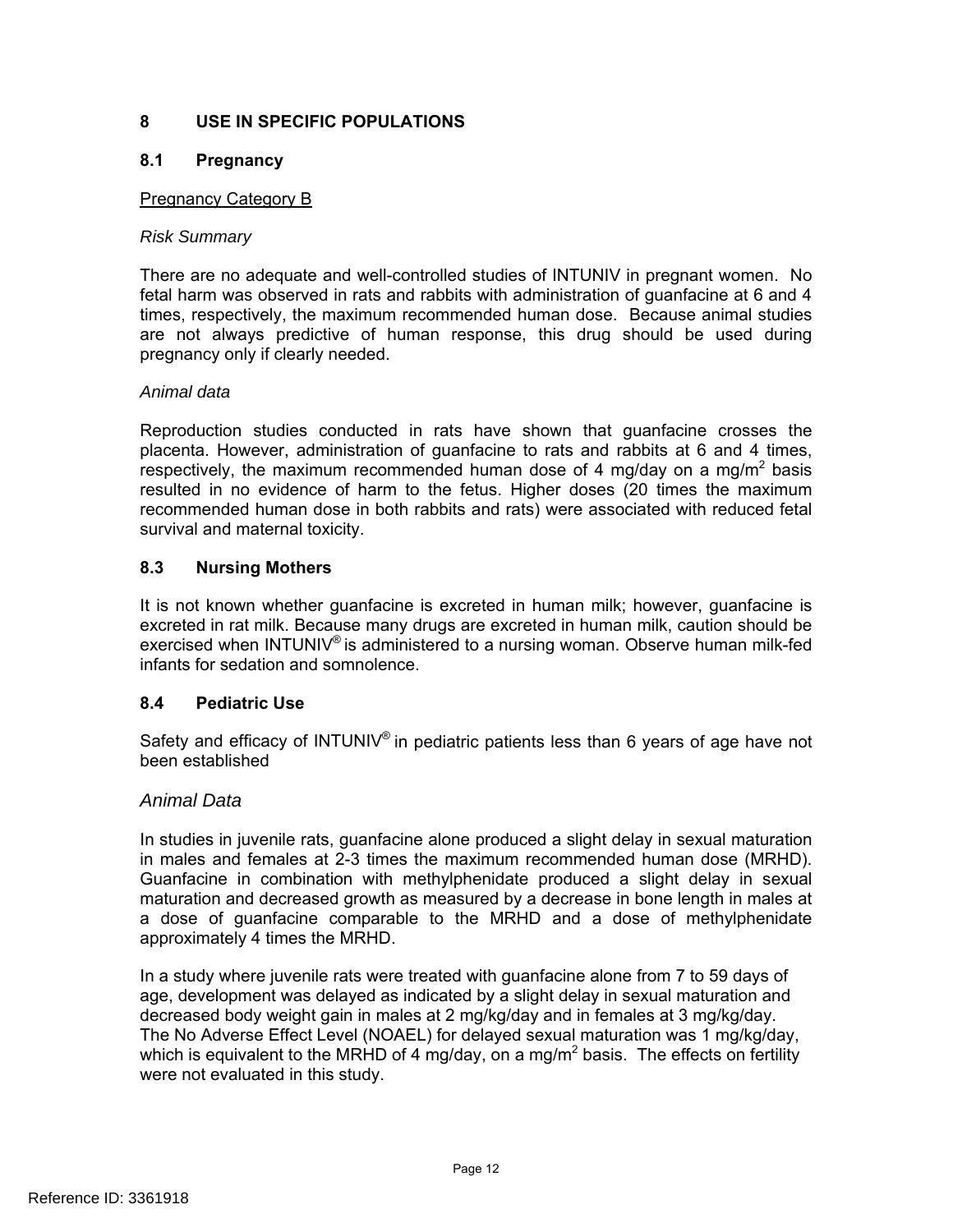In a study where juvenile rats were treated with guanfacine in combination with methylphenidate from 7 to 59 days of age, a decrease in ulna bone length and a slight delay in sexual maturation were observed in males given 1 mg/kg/day of guanfacine in combination with 50 mg/kg/day of methylphenidate. The NOAELs for these findings were 0.3 mg/kg of guanfacine in combination with 16 mg/kg/day of methylphenidate, which are equivalent to 0.3 and 1.4 times the MRHD of 4 mg/day and 54 mg/day for guanfacine and methylphenidate, respectively, on a mg/m<sup>2</sup> basis. These findings were not observed with guanfacine alone at 1 mg/kg/day or methylphenidate alone at 50 mg/kg/day.

# **8.5 Geriatric Use**

The safety and efficacy of INTUNIV® in geriatric patients have not been established.

## **8.6 Use in Patients with Renal or Hepatic Impairment**

#### **Renal Impairment**

The impact of renal impairment on the pharmacokinetics of guanfacine in children was not assessed. In adult patients with impaired renal function, the cumulative urinary excretion of guanfacine and the renal clearance diminished as renal function decreased. In patients on hemodialysis, the dialysis clearance was about 15% of the total clearance. The low dialysis clearance suggests that the hepatic elimination (metabolism) increases as renal function decreases. It may be necessary to adjust the dose in patients with significant impairment of renal function.

#### **Hepatic Impairment**

The impact of hepatic impairment on PK of guanfacine in children was not assessed. Guanfacine in adults is cleared both by the liver and the kidney, and approximately 50% of the clearance of guanfacine is hepatic. It may be necessary to adjust the dose in patients with significant impairment of hepatic function.

#### **9 DRUG ABUSE AND DEPENDENCE**

#### **9.1 Controlled Substance**

INTUNIV® is not a controlled substance and has no known potential for abuse or dependence.

#### **10 OVERDOSAGE**

#### Symptoms

Post-marketing reports of guanfacine overdosage indicate that hypotension, drowsiness, lethargy, and bradycardia have been observed following overdose. Initial hypertension may develop early and may be followed by hypotension. Similar symptoms have been described in voluntary reports to the American Association of Poison Control Center's National Poison Data System. Miosis of the pupils may be noted on examination**.** No fatal overdoses of guanfacine have been reported in published literature.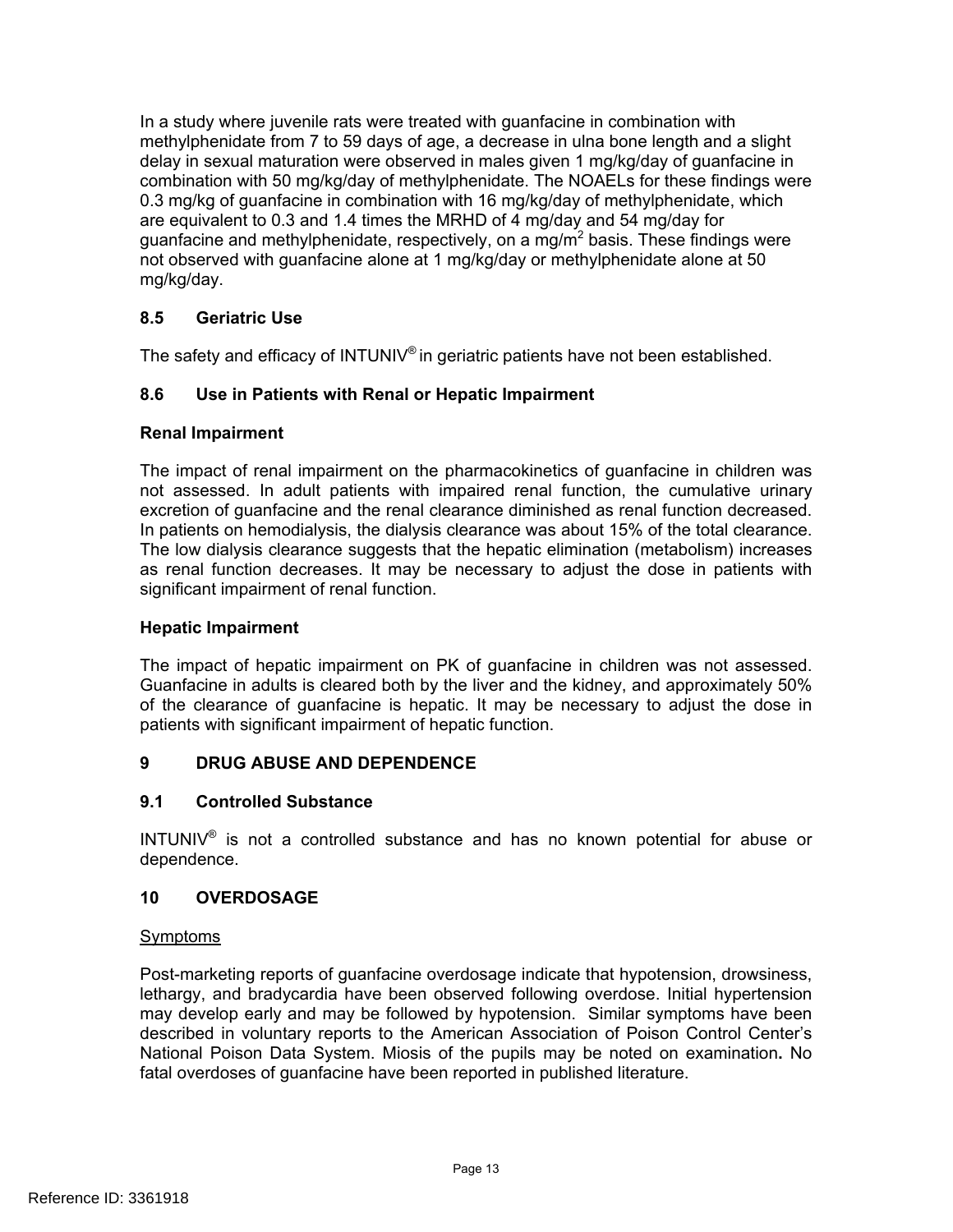## Treatment

Consult a Certified Poison Control Center by calling 1-800-222-1222 for up to date guidance and advice.

Management of INTUNIV® overdose should include monitoring for and the treatment of initial hypertension, if that occurs, as well as hypotension, bradycardia, lethargy and respiratory depression. Children and adolescents who develop lethargy should be observed for the development of more serious toxicity including coma, bradycardia and hypotension for up to 24 hours, due to the possibility of delayed onset hypotension.

## **11 DESCRIPTION**

 $INTUNIV<sup>®</sup>$  is a once-daily, extended-release formulation of quanfacine hydrochloride (HCl) in a matrix tablet formulation for oral administration only. The chemical designation is N-amidino-2-(2,6-dichlorophenyl) acetamide monohydrochloride. The molecular formula is  $C_9H_9Cl_2$  N<sub>3</sub>O·HCl corresponding to a molecular weight of 282.55. The chemical structure is:



Guanfacine HCl is a white to off-white crystalline powder, sparingly soluble in water (approximately 1 mg/mL) and alcohol and slightly soluble in acetone. The only organic solvent in which it has relatively high solubility is methanol (>30 mg/mL). Each tablet contains guanfacine HCl equivalent to 1 mg, 2 mg, 3 mg, or 4 mg of guanfacine base. The tablets also contain hypromellose, methacrylic acid copolymer, lactose, povidone, crospovidone, microcrystalline cellulose, fumaric acid, and glyceryl behenate. In addition, the 3mg and 4mg tablets also contain green pigment blend PB-1763.

#### **12 CLINICAL PHARMACOLOGY**

# **12.1 Mechanism of Action**

Guanfacine is a central alpha<sub>2A</sub>-adrenergic receptor agonist. Guanfacine is not a central nervous system (CNS) stimulant. The mechanism of action of guanfacine in ADHD is not known.

# **12.2 Pharmacodynamics**

Guanfacine is a selective central alpha<sub>2A</sub>-adrenergic receptor agonist in that it has a 15-20 times higher affinity for this receptor subtype than for the alpha<sub>2B</sub> or alpha<sub>2C</sub> subtypes.

Guanfacine is a known antihypertensive agent. By stimulating central alpha<sub>2A</sub>-adrenergic receptors, guanfacine reduces sympathetic nerve impulses from the vasomotor center to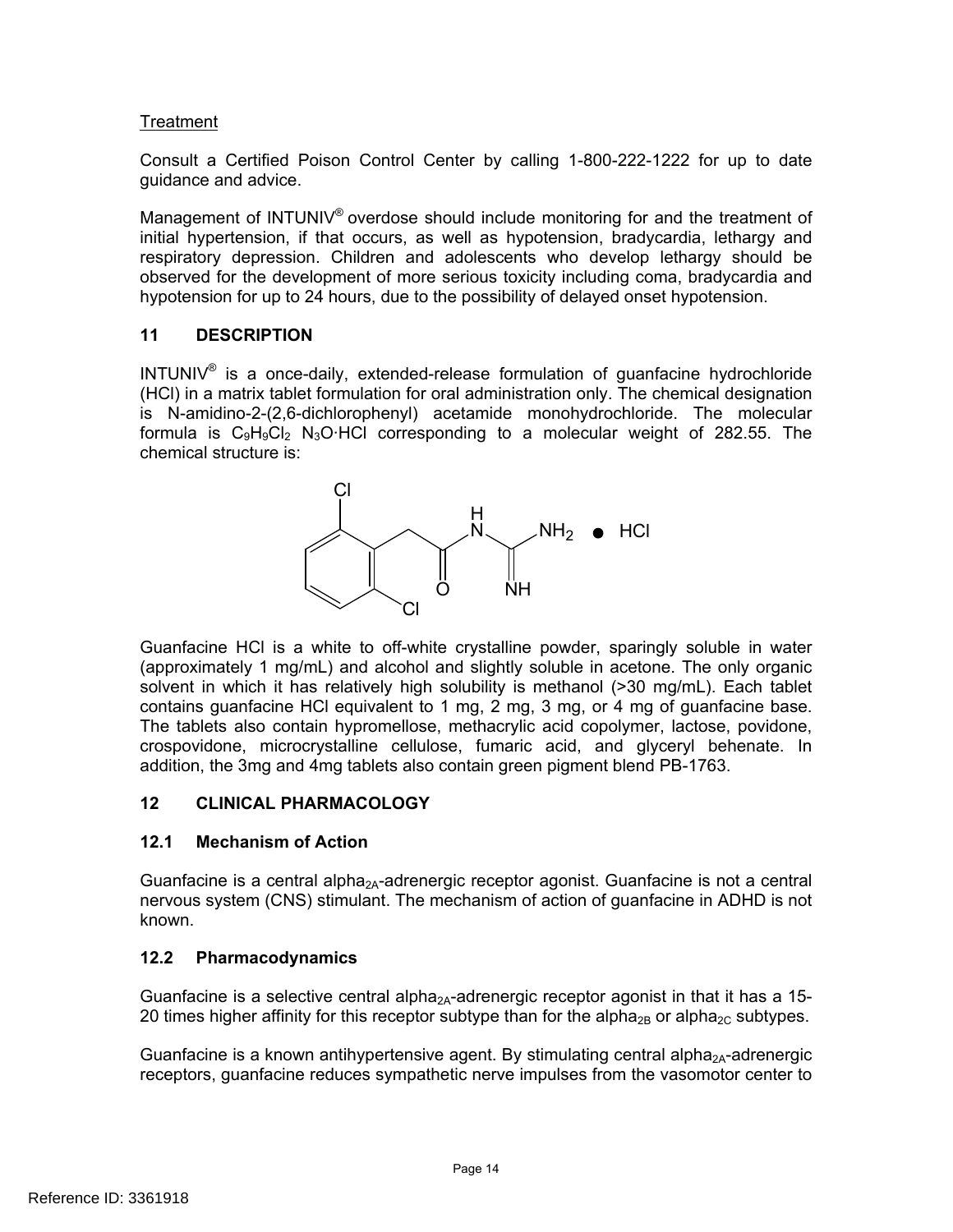the heart and blood vessels. This results in a decrease in peripheral vascular resistance and a reduction in heart rate.

#### **Effects on Height, Weight, and Body Mass Index (BMI)**

Patients taking INTUNIV<sup>®</sup> demonstrated similar growth compared to normative data. Patients taking INTUNIV® had a mean increase in weight of 0.5 kg (1 lb) compared to those receiving placebo over a comparative treatment period. Patients receiving INTUNIV<sup>®</sup> for at least 12 months in open-label studies gained an average of 8 kg (17 lbs) in weight and 8 cm (3 in) in height. The height, weight, and BMI percentile remained stable in patients at 12 months in the long-term studies compared to when they began receiving INTUNIV<sup>®</sup>.

## Effect on ECG

The effect of two dose levels of immediate-release guanfacine (4 mg and 8 mg) on the QT interval was evaluated in a double-blind, randomized, placebo- and active-controlled, cross-over study in healthy adults. A dose-dependent decrease in heart rate was observed during the first 12 hours, at time of maximal concentrations. The mean change in heart rate was -13 bpm at 4 mg and -22 bpm at 8 mg. An apparent increase in mean QTc was observed for both doses. However, guanfacine does not appear to interfere with cardiac repolarization of the form associated with pro-arrhythmic drugs. This finding has no known clinical relevance.

## **12.3 Pharmacokinetics**

#### Absorption and Distribution

Guanfacine is readily absorbed and approximately 70% bound to plasma proteins independent of drug concentration. After oral administration of INTUNIV<sup>®</sup> the time to peak plasma concentration is approximately 5 hours in children and adolescents with ADHD.

Immediate-release guanfacine and INTUNIV® have different pharmacokinetic characteristics; dose substitution on a milligram for milligram basis will result in differences in exposure.

A comparison across studies suggests that the C<sub>max</sub> is 60% lower and  $AUC_{0}$ <sup>-</sup> 43% lower, respectively, for INTUNIV<sup>®</sup> compared to immediate-release guanfacine. Therefore, the relative bioavailability of INTUNIV® to immediate-release guanfacine is 58%. The mean pharmacokinetic parameters in adults following the administration of  $INTUNIV<sup>®</sup>$  1 mg once daily and immediate-release quanfacine 1mg once daily are summarized in Table 4.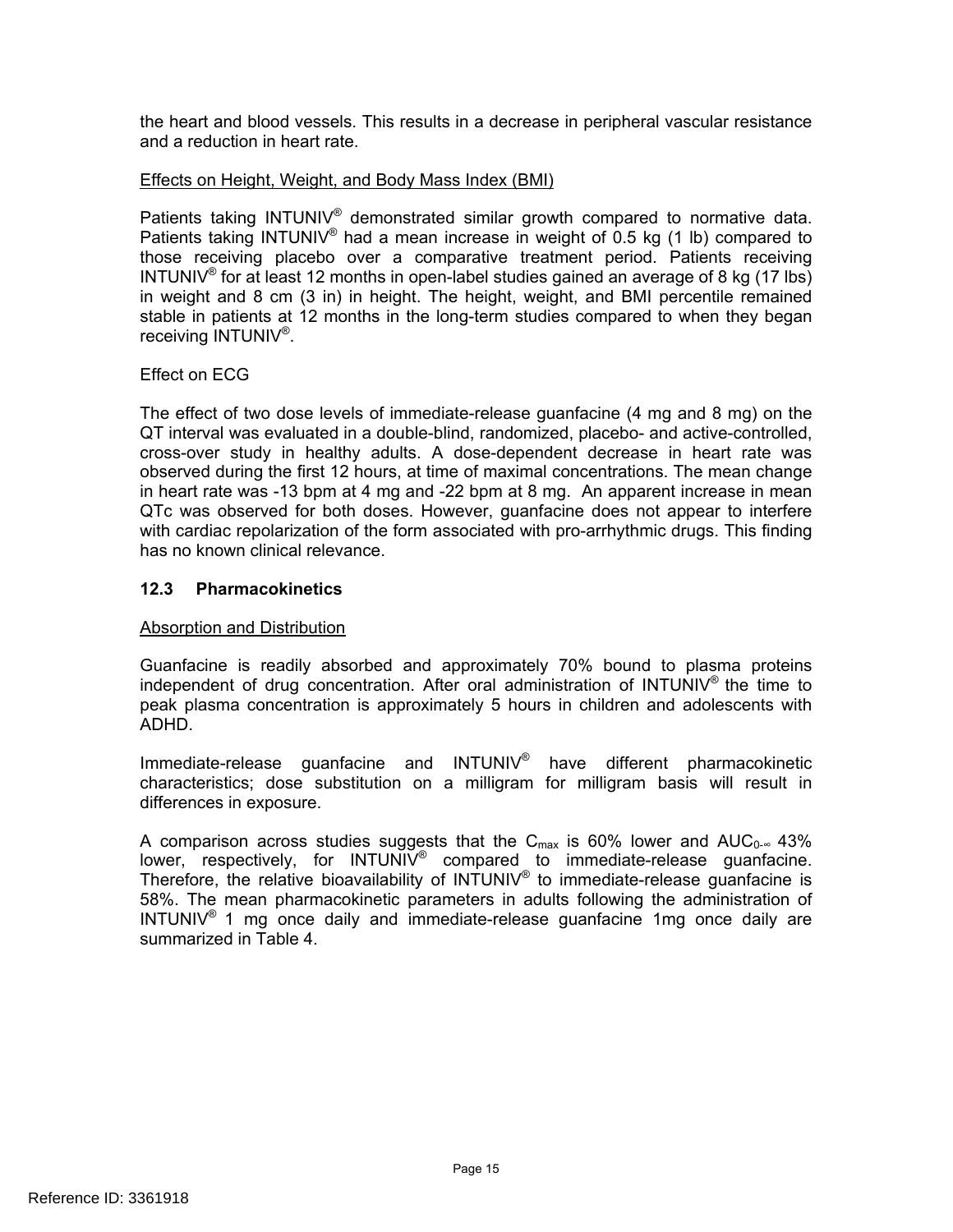| <b>Parameter</b>                               | Table 4: Pharmacokinetic Parameters in Adults<br><b>INTUNIV®</b><br>1 mg once daily<br>$(n=52)$ | Immediate-release<br>guanfacine<br>1 mg once daily<br>$(n=12)$ |
|------------------------------------------------|-------------------------------------------------------------------------------------------------|----------------------------------------------------------------|
| $C_{\text{max}}$ (ng/mL)                       | $1.0 \pm 0.3$                                                                                   | $2.5 \pm 0.6$                                                  |
| AUC <sub>0-<math>\infty</math></sub> (ng.h/mL) | $32 \pm 9$                                                                                      | $56 \pm 15$                                                    |
| $t_{\text{max}}$ (h)                           | $6.0(4.0 - 8.0)$                                                                                | $3.0(1.5-4.0)$                                                 |
| $t_{\frac{1}{2}}(h)$                           | $18 \pm 4$                                                                                      | $16 \pm 3$                                                     |

Note: Values are mean  $+/-$  SD, except for  $t_{max}$  which is median (range)

Exposure to guanfacine was higher in children (ages 6-12) compared to adolescents (ages 13-17) and adults. After oral administration of multiple doses of INTUNIV<sup>®</sup> 4 mg, the C<sub>max</sub> was 10 ng/mL compared to 7 ng/mL and the AUC was 162 ng h/mL compared to 116 ng h/mL in children (ages 6-12) and adolescents (ages 13-17), respectively. These differences are probably attributable to the lower body weight of children compared to adolescents and adults.

The pharmacokinetics were affected by intake of food when a single dose of INTUNIV<sup>®</sup> 4 mg was administered with a high-fat breakfast. The mean exposure increased ( $C_{\text{max}}$ )  $~1$ ,  $~75\%$  and AUC  $~10\%$  compared to dosing in a fasted state.

#### Dose Proportionality

Following administration of INTUNIV® in single doses of 1 mg, 2 mg, 3 mg, and 4 mg to adults,  $\overline{C}_{\text{max}}$  and AUC<sub>0-∞</sub> of quanfacine were proportional to dose.

#### Metabolism and Elimination

isoenzymes (CYP1A2, CYP2C8, CYP2C9, CYP2C19, CYP2D6 or CYP3A4/5). In vitro studies with human liver microsomes and recombinant CYP's demonstrated that guanfacine was primarily metabolized by CYP3A4. In pooled human hepatic microsomes, guanfacine did not inhibit the activities of the major cytochrome P450 Guanfacine is a substrate of CYP3A4/5 and exposure is affected by CYP3A4/5 inducers/inhibitors.

#### Renal and Hepatic Impairment

The impact of renal impairment on PK of guanfacine in children was not assessed *[see Use in Specific Populations (8.6)]*.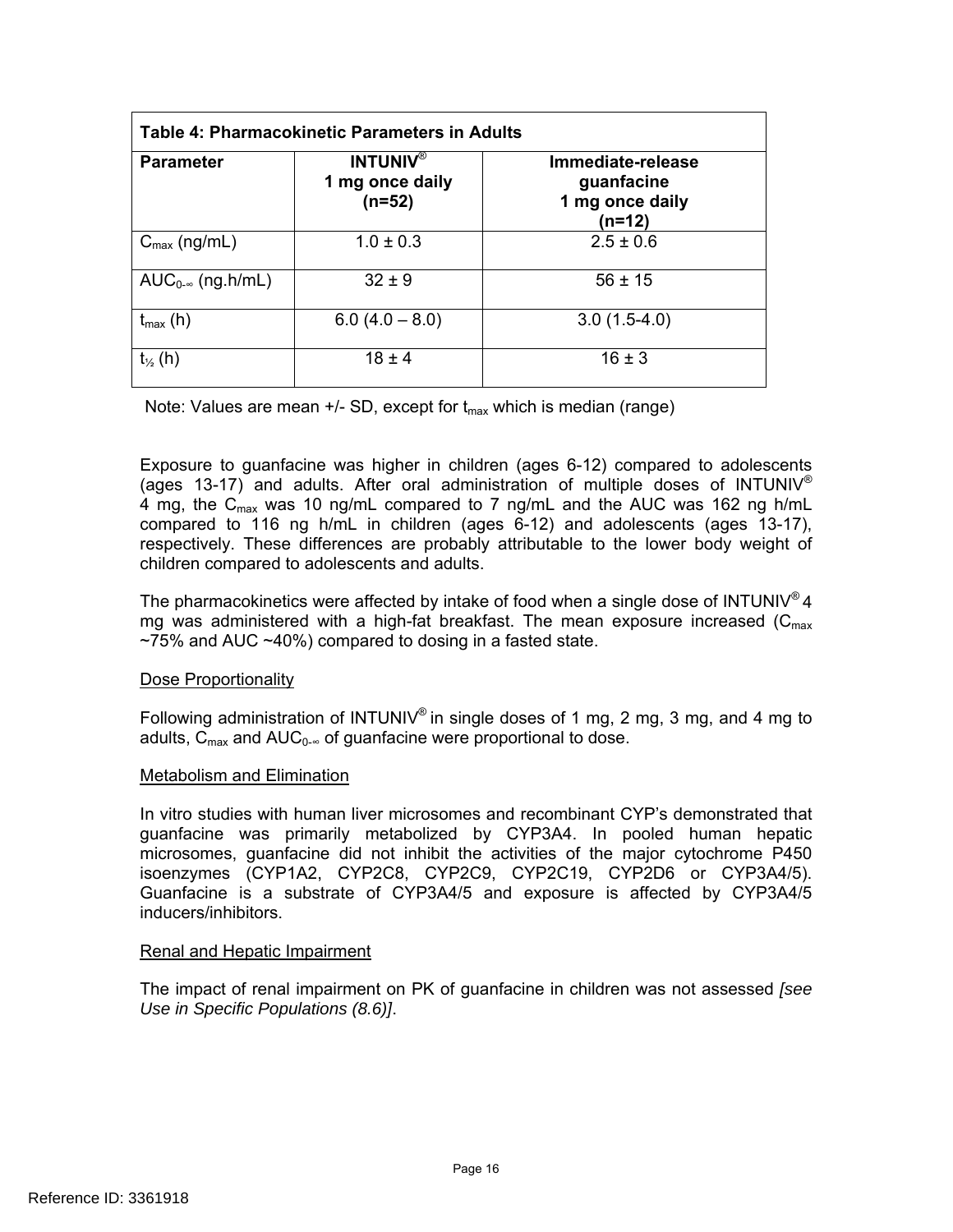# **13 NONCLINICAL TOXICOLOGY**

### **13.1 Carcinogenesis, Mutagenesis, Impairment of Fertility**

#### **Carcinogenesis**

No carcinogenic effect of guanfacine was observed in studies of 78 weeks in mice or 102 weeks in rats at doses up to 6-7 times the maximum recommended human dose of 4 mg/day on a mg/ m<sup>2</sup> basis.

#### Mutagenesis

Guanfacine was not genotoxic in a variety of test models, including the Ames test and an *in vitro* chromosomal aberration test; however, a marginal increase in numerical aberrations (polyploidy) was observed in the latter study.

#### Impairment of Fertility

No adverse effects were observed in fertility studies in male and female rats at doses up to 30 times the maximum recommended human dose on a mg/  $m^2$  basis.

## **14 CLINICAL STUDIES**

#### **14.1 Safety and Efficacy Studies**

The efficacy of INTUNIV<sup>®</sup> in the treatment of ADHD was established in 3 placebocontrolled monotherapy trials (Studies 1, 2 and 4) and in 1 placebo-controlled adjunctive trial with psychostimulants (Study 3) in pediatric population. Studies 1, 2, and 3 were conducted in children and adolescents ages 6-17 and Study 4 was conducted in children ages 6-12 years.

#### Studies 1 and 2: Fixed-dose INTUNIV® Monotherapy

Study 1 was a double-blind, placebo-controlled, parallel-group, fixed dose study, in which efficacy of once daily dosing with INTUNIV<sup>®</sup> (2 mg, 3 mg and 4 mg) was evaluated for 5 weeks (n=345). Study 2 was a double-blind, placebo-controlled, parallel-group, fixed-dose study, in which efficacy of once daily dosing with INTUNIV<sup>®</sup> (1 mg, 2 mg, 3 mg and 4 mg) was evaluated for 6 weeks (n=324). In both studies, randomized subjects in 2 mg, 3 mg and 4 mg dose groups were titrated to their target fixed dose, and continued on the same dose until a dose tapering phase started The lowest dose of 1 mg used in Study 2 was assigned only to patients less than 50 kg (110 lbs). Patients who weighed less than 25 kg (55 lbs) were not included in either study.

Signs and symptoms of ADHD were evaluated on a once weekly basis using the clinician administered and scored ADHD Rating Scale (ADHD-RS-IV), which includes both hyperactive/impulsive and inattentive subscales. The primary efficacy outcome was the change from baseline to endpoint in ADHD-RS-IV total scores. Endpoint was defined as the last post-randomization treatment week for which a valid score was obtained prior to dose tapering (up to Week 5 in Study 1 and up to Week 6 in Study 2).

The mean reductions in ADHD-RS-IV total scores at endpoint were statistically significantly greater for  $INTUNIV<sup>®</sup>$  compared to placebo for Studies 1 and 2. Placeboadjusted changes from baseline were statistically significant for each of the 2 mg, 3 mg, and 4 mg INTUNIV<sup>®</sup> randomized treatment groups in both studies, as well as the 1 mg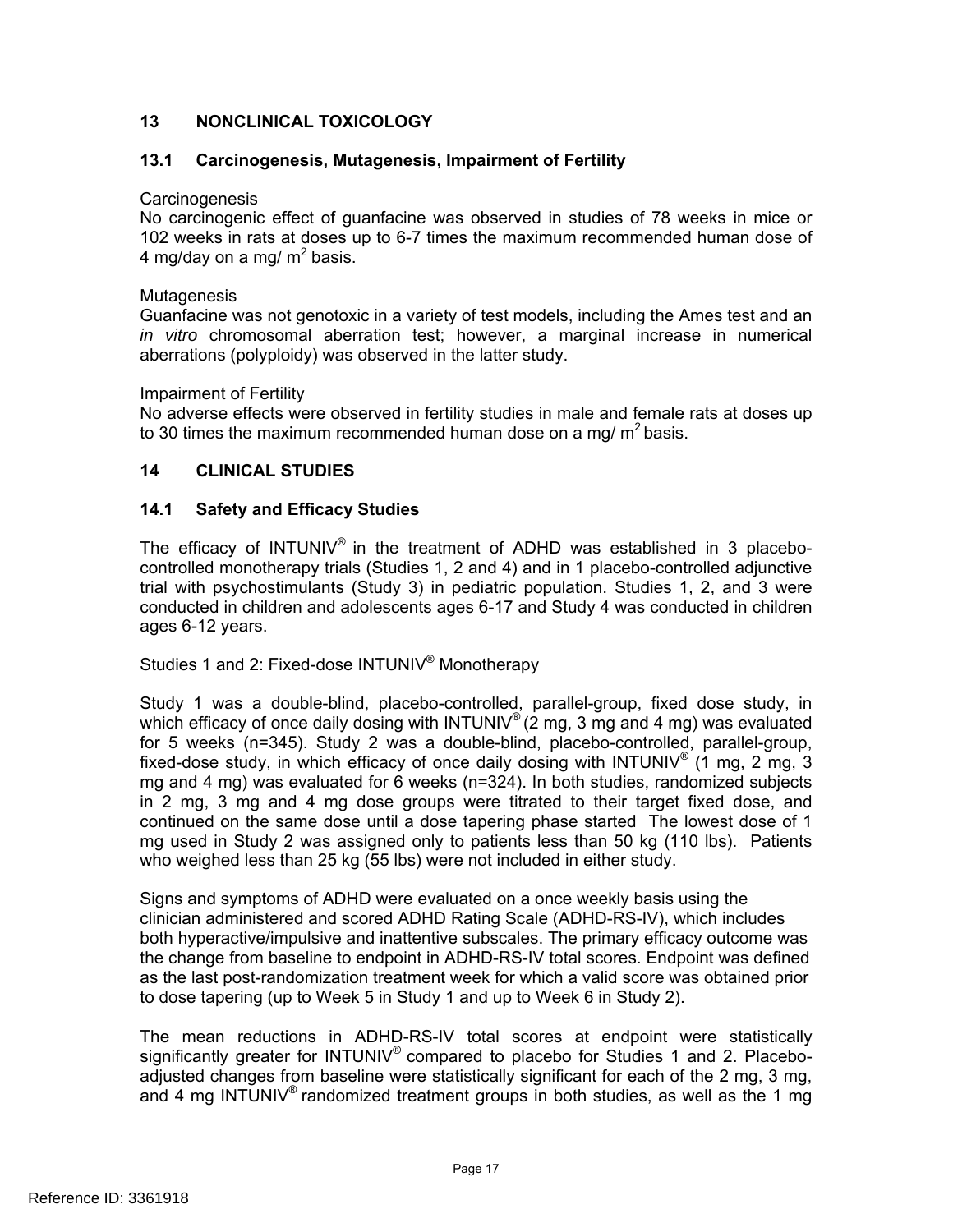INTUNIV<sup>®</sup> treatment group (for patients 55-110 lbs) that was included only in Study 2 (see Table 5).

Dose-responsive efficacy was evident, particularly when data were examined on a weight-adjusted (mg/kg) basis. When evaluated over the dose range of 0.01-0.17 mg/kg/day, clinically relevant improvements were observed beginning at doses in the range 0.05-0.08 mg/kg/day. Doses up to 0.12 mg/kg/day were shown to provide additional benefit.

Controlled, monotherapy long-term efficacy studies (>9 weeks) have not been conducted.

In the monotherapy trials (Studies 1 and 2), subgroup analyses were performed to identify any differences in response based on gender or age (6-12 vs. 13-17). Analyses of the primary outcome did not suggest any differential responsiveness on the basis of gender. Analyses by age revealed a statistically significant treatment effect only in the 6-12 age subgroup. Due to the relatively small proportion of adolescent patients (ages 13-17) enrolled into these studies (approximately 25%), these data may not be sufficient to demonstrate efficacy in the adolescent patients. In these studies, patients were randomized to a fixed dose of INTUNIV® rather than optimized by body weight. Therefore, some adolescent patients were randomized to a dose that might have resulted in relatively lower plasma guanfacine concentrations compared to the younger patients. Over half (55%) of the adolescent patients received doses of 0.01-0.04mg/kg. In studies in which systematic pharmacokinetic data were obtained, there was a strong inverse correlation between body weight and plasma guanfacine concentrations.

| <b>Study</b>                                        | <b>Primary</b>                                              |                  | <b>Treatment Group</b>                |                 |                                                                                    |                                       |
|-----------------------------------------------------|-------------------------------------------------------------|------------------|---------------------------------------|-----------------|------------------------------------------------------------------------------------|---------------------------------------|
| <b>Efficacy</b><br><b>Measure</b><br>(Age<br>Range) |                                                             | <b>Placebo</b>   | Intuniv $^{\circ}$<br>1 <sub>mg</sub> | Intuniv®<br>2mg | Intuniv $^{\circ}$<br>3mg                                                          | Intuniv $^{\circ}$<br>4 <sub>mg</sub> |
|                                                     | Mean<br><b>Baseline</b><br>(SD)                             | 38.1<br>(9.34)   |                                       |                 | 36.1 (9.99) 36.8 (8.72) 38.4 (9.21)                                                |                                       |
| 1<br>$(6 - 17)$<br>years)                           | LS Mean<br>Change<br>from<br><b>Baseline</b><br>(SE)        | $-8.5$<br>(1.42) |                                       |                 | $-15.9(1.37) -16.0(1.38) -18.5(1.39)$                                              |                                       |
|                                                     | LS Mean<br><b>Difference</b><br>from<br>Placebo<br>(95% CI) |                  |                                       |                 | $-7.4^a$ (- $-7.5^a$ (- $-10.0^a$<br>$(11.3, -3.5)$ $(11.4, -3.6)$ $(-13.9, -6.1)$ |                                       |

#### **Table 5: Fixed dose Studies**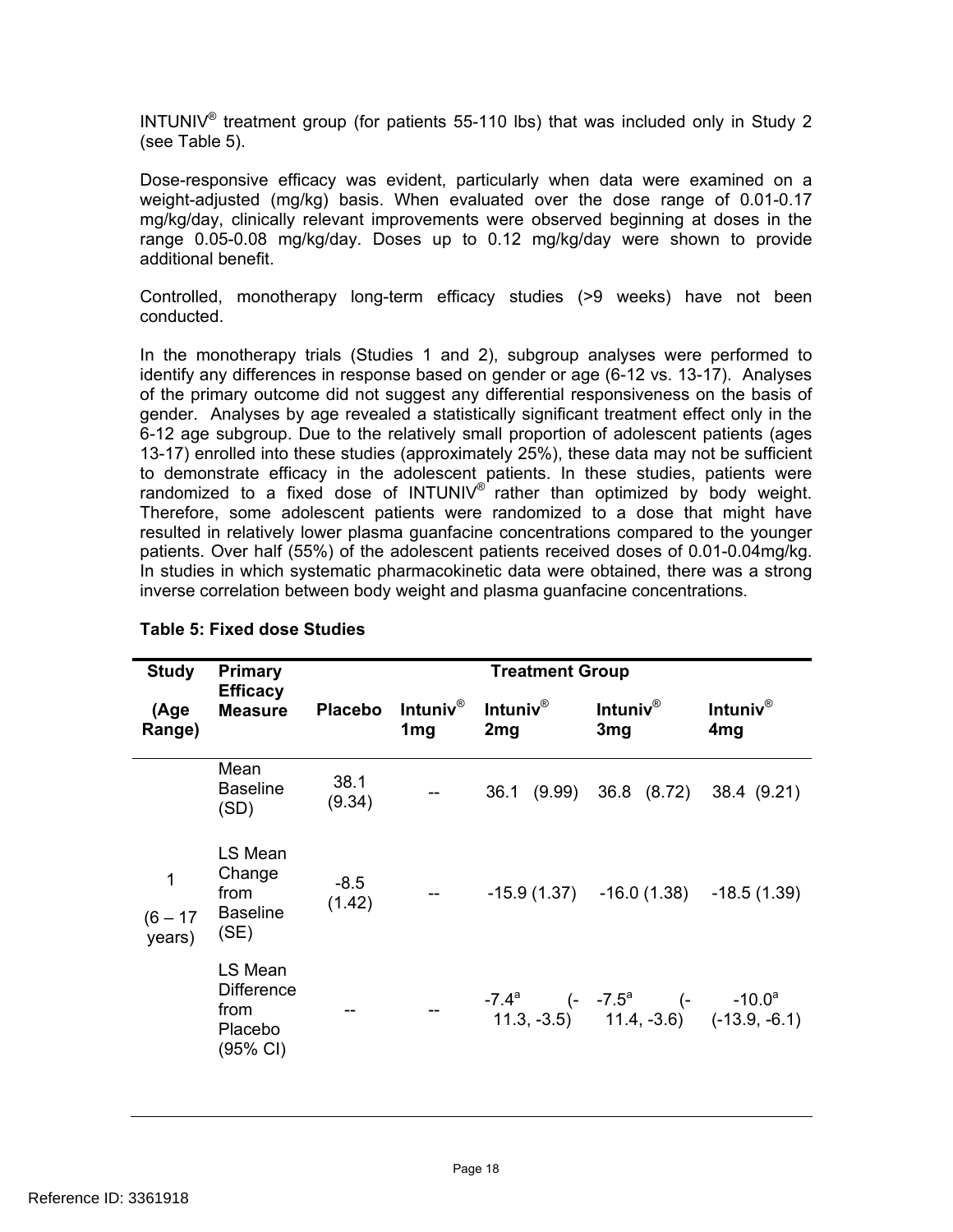|                                        | Mean<br><b>Baseline</b><br>(SD)                             | 39.3<br>(8.85)    | 41.7<br>(7.81) | 39.9<br>(8.74)    | 39.1<br>(9.22)                                                                                   | 40.6<br>(8.57) |
|----------------------------------------|-------------------------------------------------------------|-------------------|----------------|-------------------|--------------------------------------------------------------------------------------------------|----------------|
| $\overline{2}$<br>$(6 - 17)$<br>years) | LS Mean<br>Change<br>from<br><b>Baseline</b><br>(SE)        | $-12.7$<br>(1.60) | $-19.4(1.69)$  | $-18.1$<br>(1.60) | $-20.0(1.64)$                                                                                    | $-20.6(1.60)$  |
|                                        | LS Mean<br><b>Difference</b><br>from<br>Placebo<br>(95% CI) | --                |                |                   | $-6.8^a$ (- $-5.4^a$ (- $-7.3^a$ (- $-7.9^a$ (<br>11.3, -2.2) 9.9, -0.9) 11.8, -2.8) 12.3, -3.4) |                |

LS Mean: least-square mean; SD: standard deviation; SE: standard error; 95% CI (unadjusted)

<sup>a</sup> Doses were shown to be statistically significantly superior to placebo.

#### Study 3: Flexible-dose INTUNIV® as Adjunctive Therapy to Psychostimulants

Study 3 was a double-blind, randomized, placebo-controlled, dose-optimization study, in which efficacy of once daily optimized dosing (morning or evening) with INTUNIV<sup>®</sup> (1mg, 2mg, 3mg and 4mg), when co-administered with psychostimulants, was evaluated for 8 weeks, in children and adolescents aged 6-17 years with a diagnosis of ADHD, with a sub-optimal response to stimulants (n=455). Subjects were started at the 1 mg INTUNIV® dose level and were titrated weekly over a 5-week dose-optimization period to an optimal INTUNIV<sup>®</sup> dose not to exceed 4 mg/day based on tolerability and clinical response. The dose was then maintained for a 3-week dose maintenance period before entry to 1 week of dose tapering. Subjects took INTUNIV<sup>®</sup> either in the morning or the evening while maintaining their current dose of psychostimulant treatment given each morning. Allowable psychostimulants in the study were ADDERALL  $XR^{\circledast}$ , VYVANSE<sup>®</sup>, CONCERTA®, FOCALIN XR®, RITALIN LA®, METADATE CD® or FDA-approved generic equivalents.

Symptoms of ADHD were evaluated on a weekly basis by clinicians using the ADHD Rating Scale (ADHD-RS-IV), which includes both hyperactive/impulsive and inattentive subscales. The primary efficacy outcome was the change from baseline to endpoint in ADHD-RS-IV total scores. Endpoint was defined as the last post-randomization treatment week prior to dose tapering for which a valid score was obtained (up to Week 8).

Mean reductions in ADHD-RS-IV total scores at endpoint were statistically significantly greater for INTUNIV<sup>®</sup> given in combination with a psychostimulant compared to placebo given with a psychostimulant for Study 3, for both morning and evening INTUNIV<sup>®</sup> dosing (see Table 6). Nearly two-thirds (64.2%) of subjects reached optimal doses in the 0.05-0.12 mg/kg/day range.

### Study 4: Flexible-dose INTUNIV® Monotherapy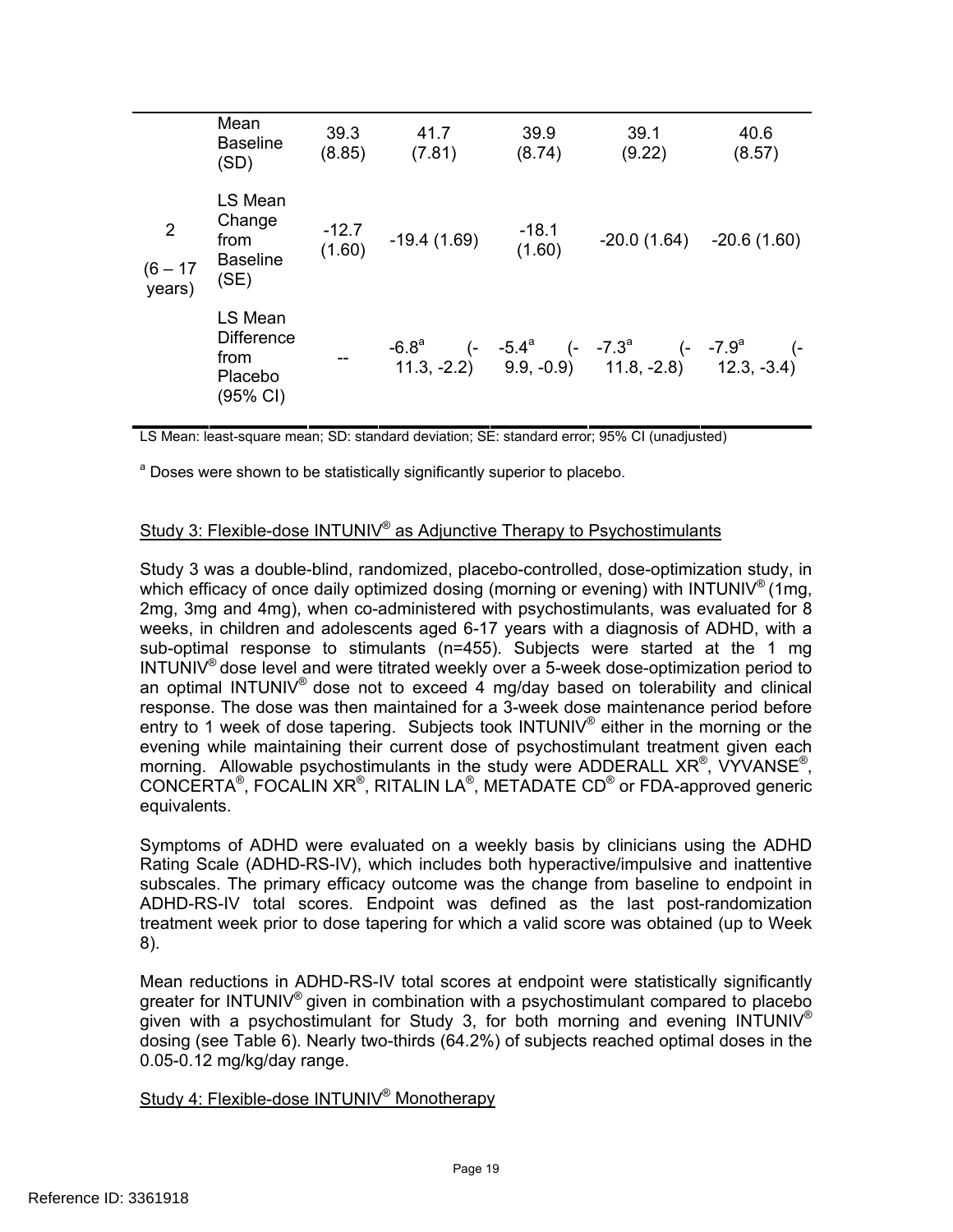Study 4 was a double-blind, randomized, placebo-controlled, dose-optimization study, in which efficacy of once daily dosing (morning or evening) with INTUNIV<sup>®</sup> (1mg, 2mg, 3mg, and 4mg) was evaluated for 8 weeks in children aged 6-12 years (n=340).

Signs and symptoms of ADHD were evaluated on a once weekly basis using the clinician administered and scored ADHD Rating Scale (ADHD-RS-IV), which includes both hyperactive/impulsive and inattentive subscales. The primary efficacy outcome was the change from baseline score at endpoint on the ADHD-RS-IV total scores. Endpoint was defined as the last post-randomization treatment week for which a valid score was obtained prior to dose tapering (up to Week 8).

Mean reductions in ADHD-RS-IV total scores at endpoint were statistically significantly greater for INTUNIV® compared to placebo in both AM and PM dosing groups of  $INTUNIV^{\circledast}$  (see Table 6).

| <b>Study</b><br>(Age                   |                                                          | <b>Treatment Group</b> |                               |                              |  |
|----------------------------------------|----------------------------------------------------------|------------------------|-------------------------------|------------------------------|--|
| Range)                                 |                                                          | <b>Placebo</b>         |                               | Intuniv® 1mg – 4mg           |  |
|                                        |                                                          |                        | AM                            | <b>PM</b>                    |  |
|                                        | Mean<br>Baseline (SD)                                    | 37.7<br>(7.75)         | 37.6<br>(8.13)                | 37.0<br>(7.65)               |  |
| 3 <sup>a</sup><br>$(6 - 17)$<br>years) | LS Mean<br>Change from<br>Baseline (SE)                  | $-15.9$<br>(0.96)      | $-20.3$<br>(0.97)             | $-21.2$<br>(0.97)            |  |
|                                        | LS Mean<br><b>Difference</b><br>from Placebo<br>(95% CI) |                        | $-4.5^{b}$<br>$(-7.5, -1.4)$  | $-5.3^{b}$<br>$(-8.3, -2.3)$ |  |
|                                        |                                                          |                        |                               |                              |  |
|                                        | Mean<br>Baseline (SD)                                    | 42.9<br>(6.21)         | 41.7<br>(6.39)                | 41.6<br>(6.66)               |  |
| $\overline{4}$<br>$(6 - 12)$<br>years) | LS Mean<br>Change from<br>Baseline (SE)                  | $-10.6$<br>(1.20)      | $-20.0$<br>(1.23)             | $-20.4$<br>(1.19)            |  |
|                                        | LS Mean<br><b>Difference</b><br>from Placebo             |                        | $-9.4^{b}$<br>$(-12.8, -6.0)$ | $-9.8b$<br>$(-13.1, -6.4)$   |  |

#### **Table 6: Flexible-Dose studies**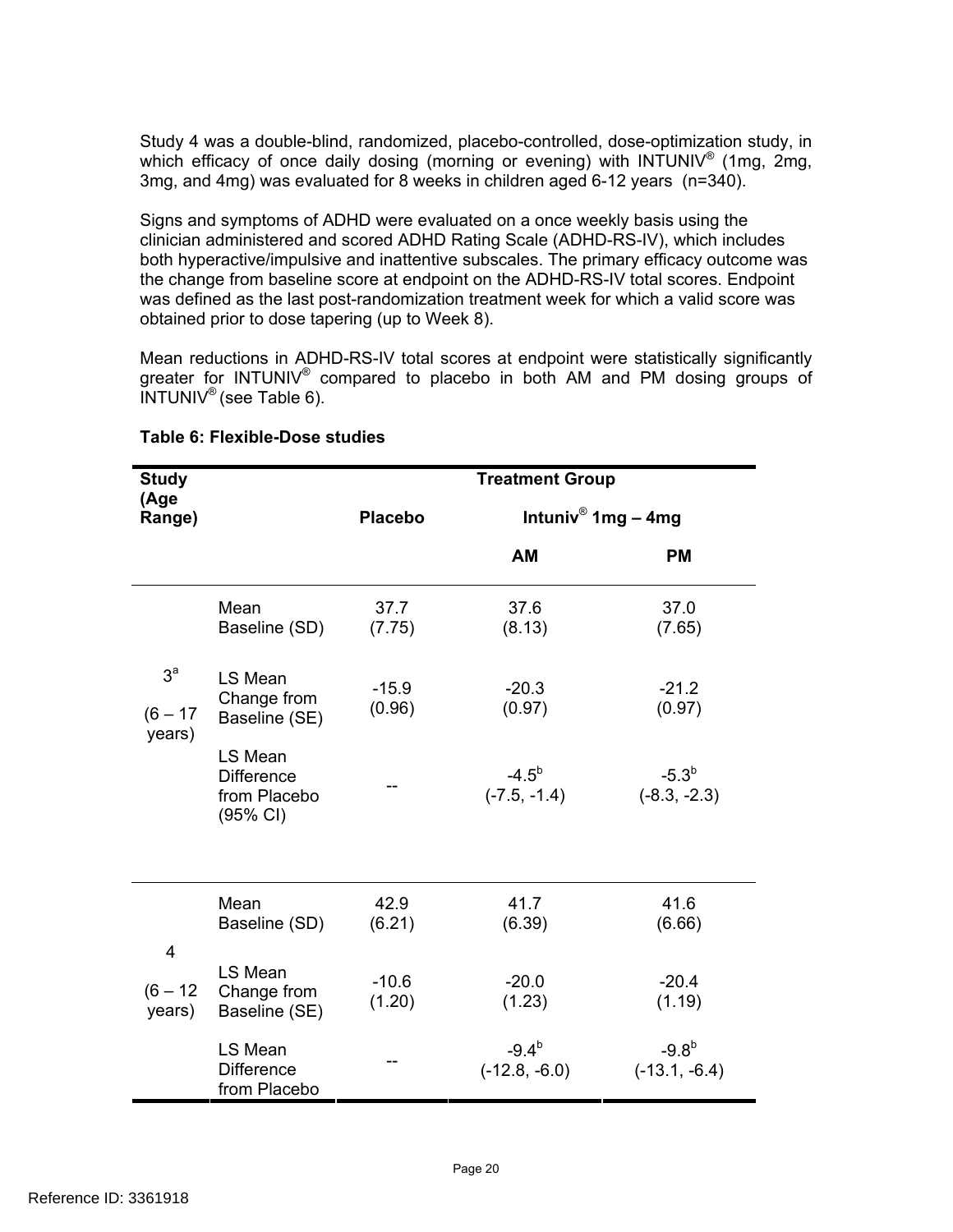(95% CI)

LS Mean: least-square mean; SD: standard deviation; SE: standard error; 95% CI (unadjusted)

<sup>a</sup> Treatment was given in combination with a psychostimulant.

<sup>b</sup> Doses were shown to be statistically significantly superior to placebo.

#### **16 HOW SUPPLIED/STORAGE AND HANDLING**

INTUNIV<sup>®</sup> is supplied in 1 mg, 2 mg, 3 mg, and 4 mg strength extended-release tablets in 100 count bottles.

|                                   | 1 $mg$          | 2 <sub>mg</sub> | 3 mg         | 4 <sub>mg</sub> |
|-----------------------------------|-----------------|-----------------|--------------|-----------------|
| Color                             | White/off-white | White/off-white | Green        | Green           |
| <b>Shape</b>                      | Round           | Caplet          | Round        | Caplet          |
| <b>Debossment</b><br>(top/bottom) | 503/1mg         | 503 / $2mg$     | 503 / 3mg    | 503 / 4mg       |
| <b>NDC</b> number                 | 54092-513-02    | 54092-515-02    | 54092-517-02 | 54092-519-02    |

*Storage* - Store at 25°C (77°F); excursions permitted to 15° to 30°C (59° to 86°F). See USP Controlled Room Temperature.

#### **17 PATIENT COUNSELING INFORMATION**

See FDA-approved patient labeling (Patient Information)

#### Dosing and Administration

Instruct patients to swallow  $INTUNIV<sup>®</sup>$  whole with water, milk or other liquid. Tablets should not be crushed, chewed or broken prior to administration because this may increase the rate of release of the active drug*.* Patients should not take INTUNIV® together with a high-fat meal, since this can raise blood levels of INTUNIV® . Instruct the parent or caregiver to supervise the child or adolescent taking INTUNIV<sup>®</sup> and to keep the bottle of tablets out of reach of children.

Instruct patients on how to properly taper the medication, if the physician decides to discontinue treatment. *[see Dosage and Administration (2.5)].* 

#### Adverse Reactions

Advise patients that sedation can occur, particularly early in treatment or with dose increases. Caution against operating heavy equipment or driving until they know how they respond to treatment with INTUNIV® *[see Warnings and Precautions (5.2)].*  Headache and abdominal pain can also occur. If any of these symptoms persist, or other symptoms occur, the patient should be advised to discuss the symptoms with the physician.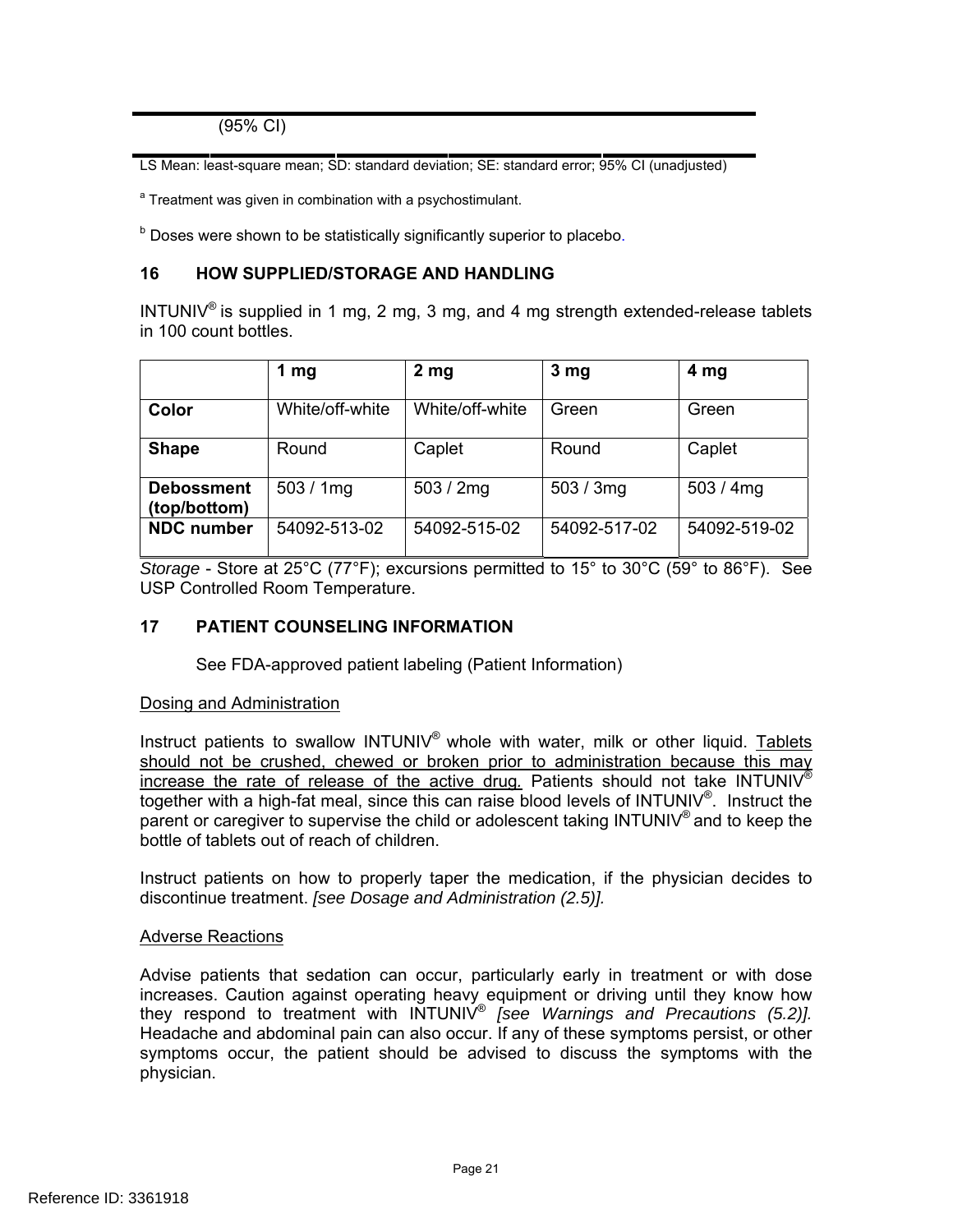Advise patients to avoid becoming dehydrated or overheated which may potentially increase the risks of hypotension and syncope.*[see Warnings and Precautions (5.1)]*, Advise patients to avoid use with alcohol.

# **Patient Information INTUNIV® (in-TOO-niv) (guanfacine) Extended-Release Tablets**

Read the Patient Information that comes with INTUNIV<sup>®</sup> before you start taking it and each time you get a refill. There may be new information. **This leaflet does not take the place of talking with your doctor about your medical condition or your treatment.** 

# **What is INTUNIV**®**?**

INTUNIV $^{\circ}$  is a prescription medicine used to treat the symptoms of attention deficit/hyperactivity disorder (ADHD).

INTUNIV<sup>®</sup> is not a central nervous system (CNS) stimulant.

# **What should I tell my doctor before taking INTUNIV**®**?**

# **Before you take INTUNIV**®**, tell your doctor if you:**

- have heart problems or a low heart rate
- have fainted
- have low blood pressure
- have liver or kidney problems
- have any other medical conditions
- are pregnant or plan to become pregnant. It is not known if INTUNIV<sup>®</sup> will harm your unborn baby. Talk to your doctor if you are pregnant or plan to become pregnant.
- are breast-feeding or plan to breast-feed. It is not known if  $INTUNIV^{\circ}$  passes into your breast milk. Talk to your doctor about the best way to feed your baby while taking  $INTUNIV^{\circ}$ .

Tell your doctor about all of the medicines you take, including prescription and nonprescription medicines, vitamins, and herbal supplements.

INTUNIV® may affect the way other medicines work, and other medicines may affect how INTUNIV<sup>®</sup> works.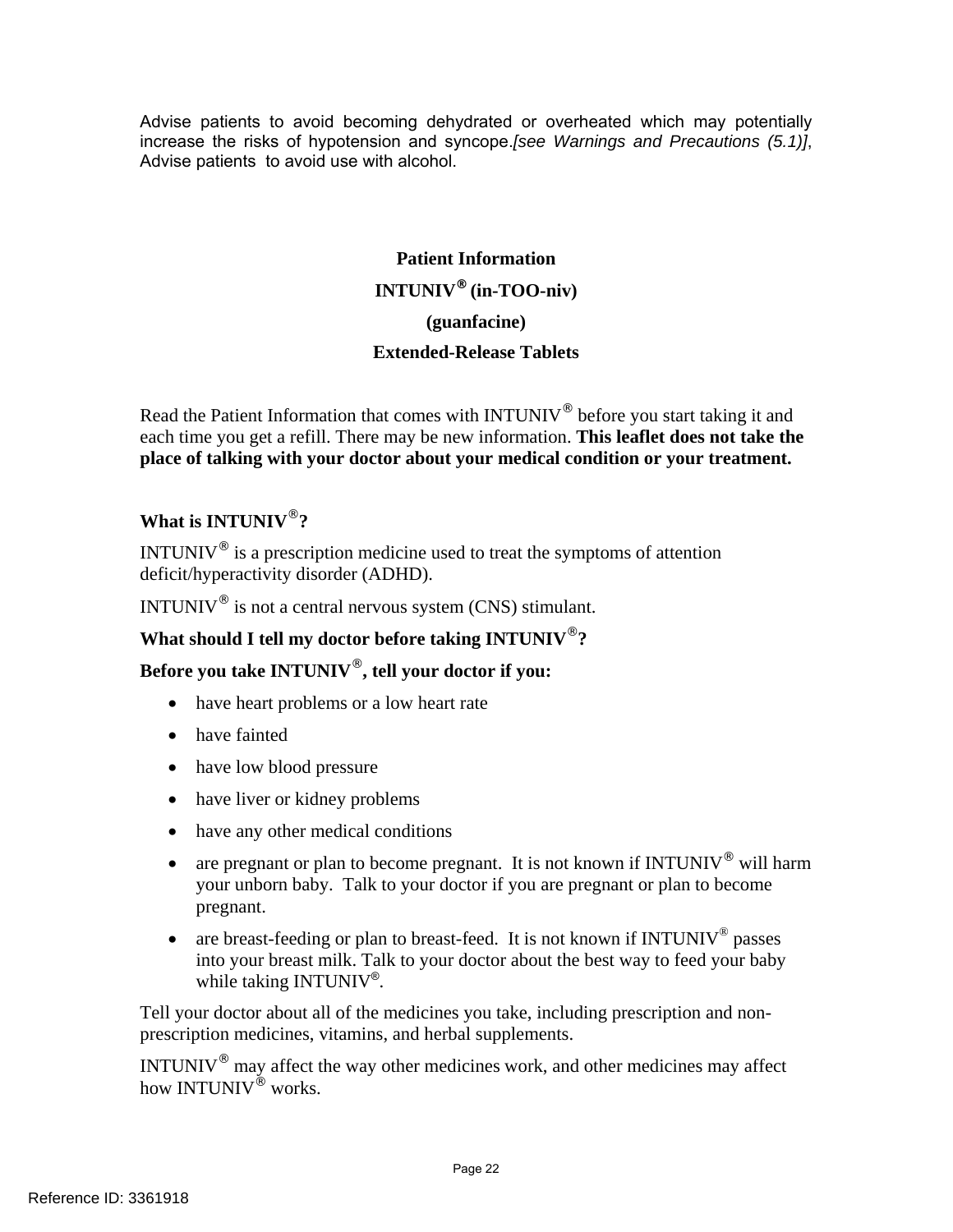Especially tell your doctor if you take:

- ketoconazole
- medicines that can affect enzyme metabolism
- high blood pressure medicine
- sedatives
- benzodiazepines
- barbiturates
- antipsychotics

Ask your doctor or pharmacist for a list of these medicines, if you are not sure.

Know the medicines you take. Keep a list of them and show it to your doctor and pharmacist when you get a new medicine.

# **How should I take INTUNIV**®**?**

- Take INTUNIV<sup>®</sup> exactly as your doctor tells you.
- Your doctor may change your dose. Do not change your dose of INTUNIV<sup>®</sup> without talking to your doctor.
- Do not stop taking  $INTUNIV^®$  without talking to your doctor.
- INTUNIV<sup>®</sup> should be taken 1 time a day in the morning or in the evening, either alone or in combination with an ADHD stimulant medication that your doctor may prescribe. Your doctor will tell you when to take  $INTUNIV^{\circ}$  and when to take your ADHD stimulant medication.
- INTUNIV<sup>®</sup> should be swallowed whole with a small amount of water, milk, or other liquid.
- Do not crush, chew, or break INTUNIV<sup>®</sup>. Tell your doctor if you can not swallow INTUNIV® whole.
- Do not take  $INTUNIV^{\circledR}$  with a high-fat meal.
- Your doctor will check your blood pressure and heart rate while you take INTUNIV®.
- If you take too much INTUNIV<sup>®</sup>, call your local Poison Control Center or go to the nearest emergency room right away.

## **What should I avoid while taking INTUNIV**®**?**

 Do not drive, operate heavy machinery, or do other dangerous activities until you know how INTUNIV<sup>®</sup> affects you. INTUNIV<sup>®</sup> can slow your thinking and motor skills.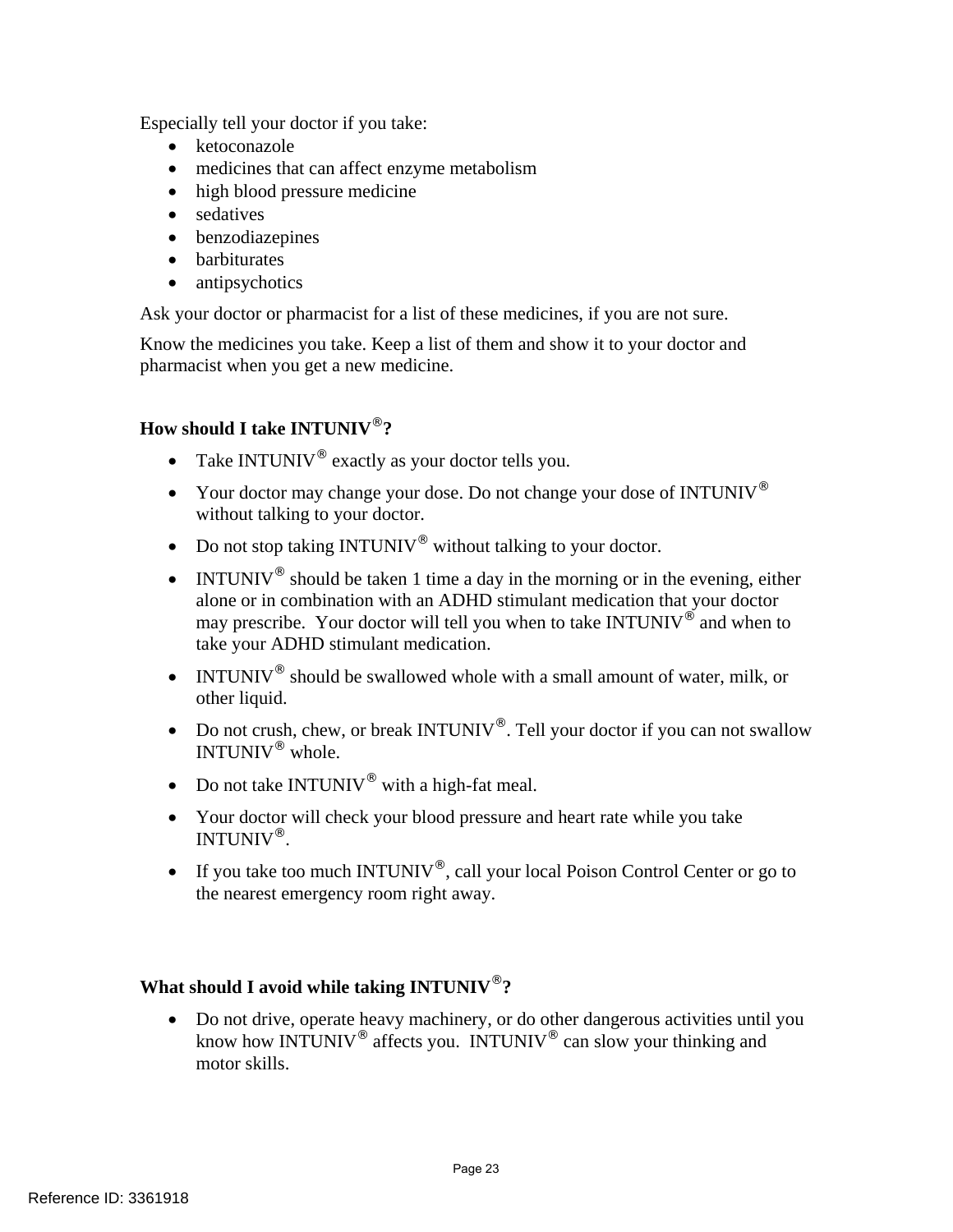• Do not drink alcohol or take other medicines that make you sleepy or dizzy while taking INTUNIV® until you talk with your doctor. INTUNIV® taken with alcohol or medicines that cause sleepiness or dizziness may make your sleepiness or dizziness worse.

# **What are the possible side effects of INTUNIV**®**?**

# **INTUNIV**® **may cause serious side effects including:**

- low blood pressure
- low heart rate
- fainting
- sleepiness

Get medical help right away, if you have any of the symptoms listed above.

# **The most common side effects of INTUNIV**® **include:**

- sleepiness nausea
- 
- trouble sleeping dizziness
- 
- tiredness stomach pain
	-

• low blood pressure

Tell the doctor if you have any side effect that bothers you or that does not go away.

These are not all the possible side effects of INTUNIV®. For more information, ask your doctor or pharmacist.

Call your doctor for medical advice about side effects. You may report side effects to FDA at 1-800-FDA-1088.

# **How should I store INTUNIV**®**?**

• Store INTUNIV<sup>®</sup> between  $59^0F$  to  $86^0F$  (15<sup>o</sup>C to 30<sup>o</sup>C)

# **Keep INTUNIV**® **and all medicines out of the reach of children.**

# **General Information about INTUNIV**®

Medicines are sometimes prescribed for purposes other than those listed in a Patient Information Leaflet. Do not use INTUNIV $^{\circ}$  for a condition for which it was not prescribed. Do not give INTUNIV® to other people, even if they have the same symptoms that you have. It may harm them.

This leaflet summarizes the most important information about INTUNIV®. If you would like more information, talk with your doctor. You can ask your pharmacist or doctor for